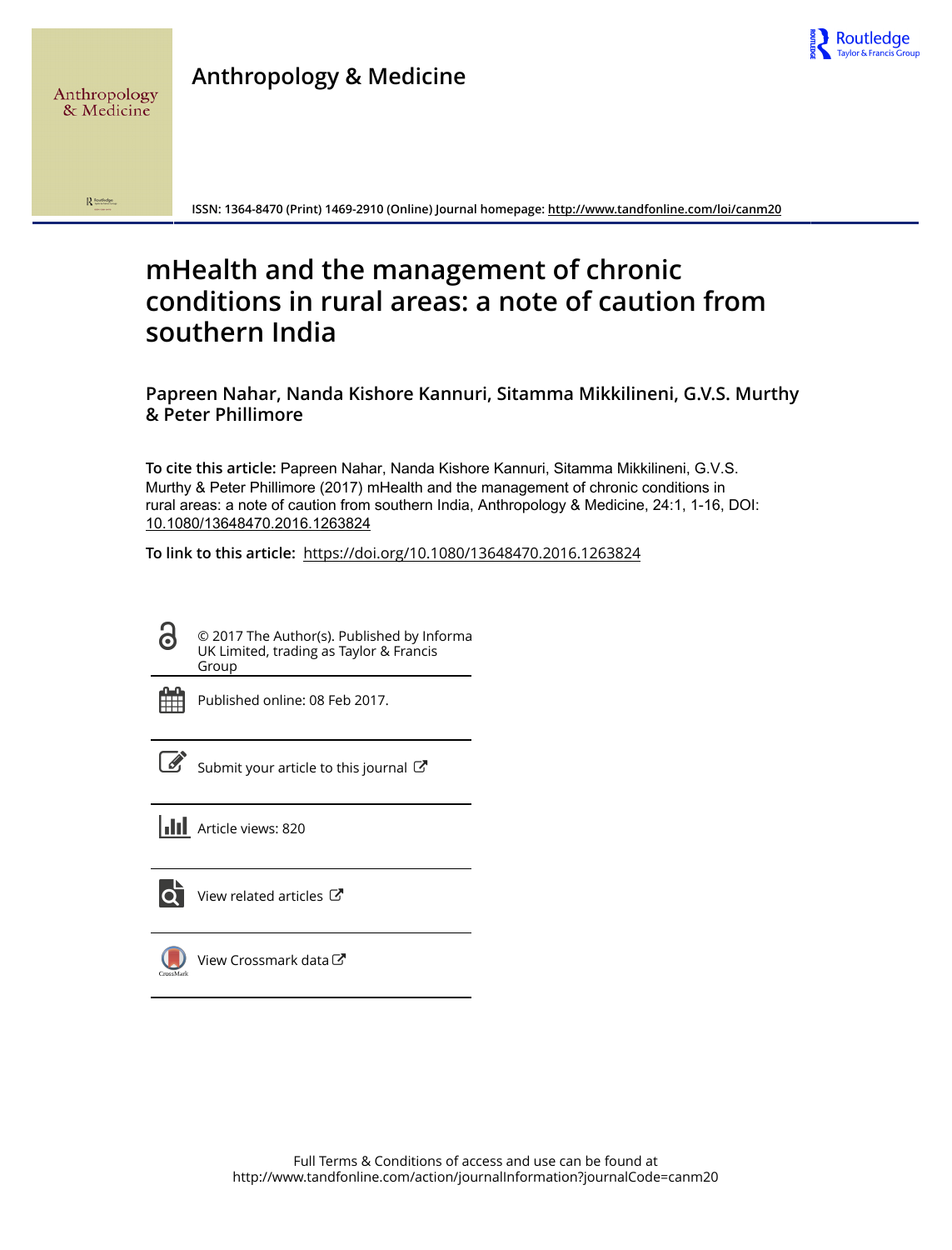

Routledge

# mHealth and the management of chronic conditions in rural areas: a note of caution from southern India

Papreen Nahar<sup>a</sup>, Nanda Kishore Kannuri<sup>[b](#page-1-0)</sup>, Sitamma Mikkilineni<sup>[c](#page-1-1)</sup>, G.V.S. Murthy<sup>b</sup> and Peter Phillimore D<sup>[d](#page-1-1)</sup>

<span id="page-1-1"></span><span id="page-1-0"></span><sup>a</sup>Institute of Population Health, University of Manchester, Manchester, UK; <sup>b</sup>Indian Institute of Public Health, Hyderabad, India; <sup>c</sup>IFHE University, Hyderabad, India; <sup>d</sup>School of Geography, Politics and Sociology, Newcastle University, Newcastle upon Tyne, UK

#### **ARSTRACT**

This article examines challenges facing implementation of likely mHealth programmes in rural India. Based on fieldwork in Andhra Pradesh in 2014, and taking as exemplars two chronic medical 'conditions' – type 2 diabetes and depression – we look at ways in which people in one rural area currently access medical treatment; we also explore how adults there currently use mobile phones in daily life, to gauge the realistic likelihood of uptake for possible mHealth initiatives. We identify the very different pathways to care for these two medical conditions, and we highlight the importance to the rural population of healthcare outside the formal health system provided by those known as registered medical practitioners (RMP), who despite their title are neither registered nor trained. We also show how limited is the use currently made of very basic mobile phones by the majority of the older adult population in this rural context. Not only may this inhibit mHealth potential in the near future; just as importantly, our data suggest how difficult it may be to identify a clinical partner for patients or their carers for any mHealth application designed to assist the management of chronic ill-health in rural India. Finally, we examine how the promotion of patient 'self-management' may not be as readily translated to a country like India as proponents of mHealth might assume.

#### Introduction

<span id="page-1-4"></span><span id="page-1-3"></span>The term mHealth refers to the delivery of health-related services via mobile communications technology. The potential of mobile phone technology to extend the reach of health care has been attracting increasing global attention and investment, with accompanying claims about its possibilities (Malvey and Slovensky [2014](#page-15-0); Mosa, Yoo, and Sheets [2012](#page-15-1); Qiang et al. [2011;](#page-15-2) WHO [2011](#page-16-0)).<sup>1</sup> While initial advances in mHealth are predictably taking place in the wealthiest countries where health systems and media technologies are most developed, much of the advocacy for mHealth concerns its potential in developing countries, where large segments of the population are scarcely served by health services (Arie

© 2017 The Author(s). Published by Informa UK Limited, trading as Taylor & Francis Group

This is an Open Access article distributed under the terms of the Creative Commons Attribution License [\(http://creativecommons.org/licenses/by/](http://creativecommons.org/licenses/by/4.0/) [4.0/](http://creativecommons.org/licenses/by/4.0/)), which permits unrestricted use, distribution, and reproduction in any medium, provided the original work is properly cited.

#### ARTICLE HISTORY

Received 1 September 2015 Accepted 19 November 2016

#### **KEYWORDS**

mHealth; South India; diabetes; depression; medical pluralism; informal providers; RMP

<span id="page-1-2"></span>CONTACT Peter Phillimore **⊘** [peter.phillimore@ncl.ac.uk](mailto:peter.phillimore@ncl.ac.uk)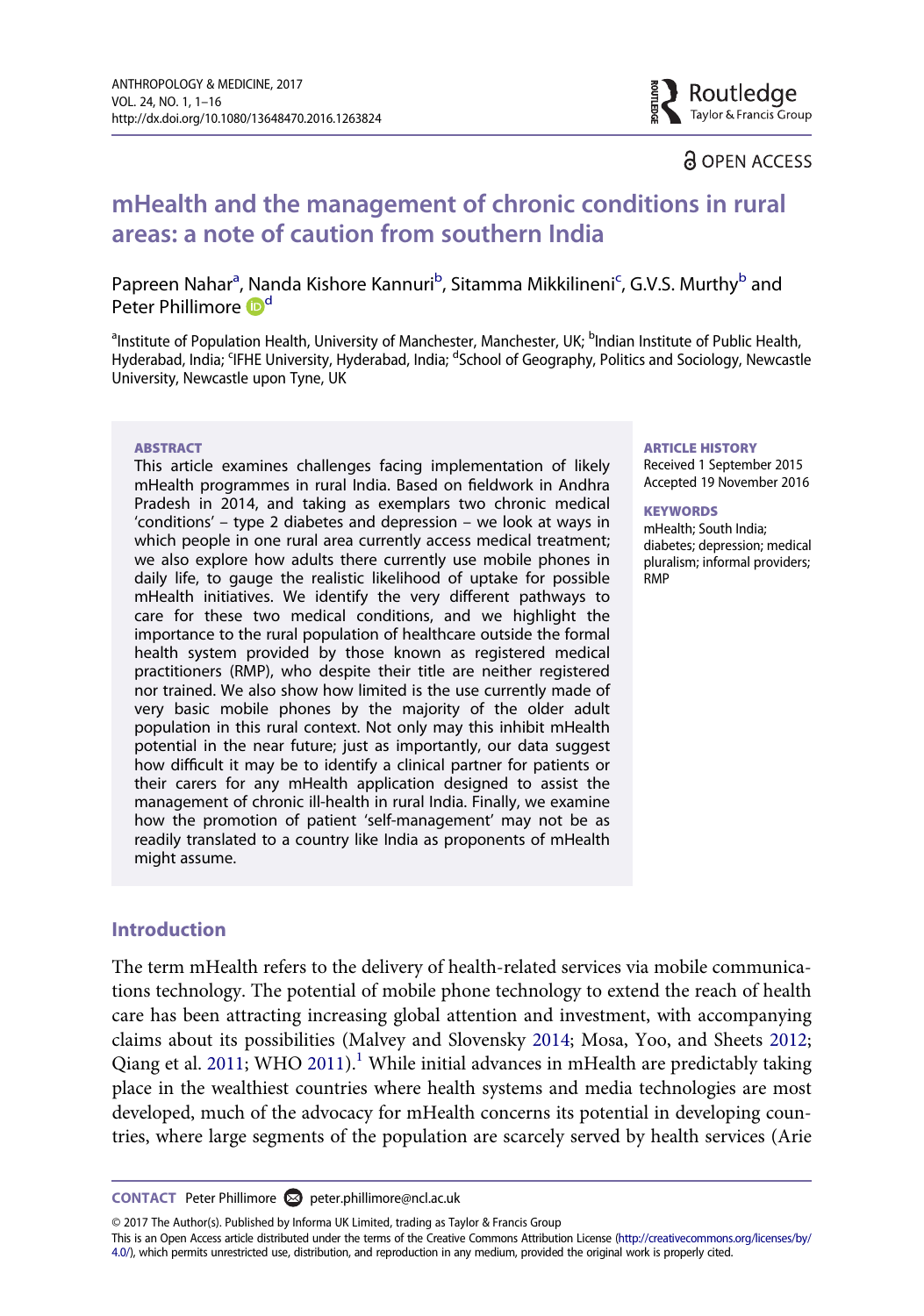#### 2  $\left(\rightarrow\right)$  P. NAHAR ET AL.

<span id="page-2-4"></span><span id="page-2-2"></span>[2015;](#page-14-0) Kahn, Yang, and Kahn [2010](#page-15-3)). However, there is also a growing literature questioning the more enthusiastic claims of mHealth proponents, and calling attention to some of the complexities involved in scaling up from small-scale pilot projects (Chib, Velthoven, and Car [2015;](#page-14-1) Mechael [2009;](#page-15-4) Tomlinson et al. [2013\)](#page-16-1). Little of this cautionary literature, however, is grounded in empirical consideration of potential local contexts of use. Our paper contributes to discussion of these complexities, based on qualitative research in rural India. We identify some of the difficulties which will need considering by mHealth advocates and planners in a country known for the complexity of and gaps in its health system.

Our analysis draws on data collected in rural South India (Andhra Pradesh). It stems from the initial phase of an applied multi-disciplinary project whose primary purpose was to design and test a mobile phone application to assist those with chronic health prob-lems.<sup>[2](#page-12-1)</sup> Two medical 'conditions' were selected for illustrative purposes, both of growing importance in India as elsewhere: type 2 diabetes and depression. This first phase of research was anthropological in scope.<sup>[3](#page-12-2)</sup> It entailed an exploration in one rural locality of how diabetes and depression are currently understood, diagnosed and treated, and how mobile phones are currently used. The purpose of this initial stage was to identify some of the challenges involved in developing a practicable mobile phone application to assist and enhance self-management of these two conditions in rural India.

<span id="page-2-3"></span><span id="page-2-0"></span>To date, the literature on mHealth applications in rural India has been limited (DeSouza et al. [2014\)](#page-14-2). It has tended to anticipate the potential of the technology to support staff working in primary care settings, rather than to reflect on lessons from implementation (Ajay and Prabhakaran [2011;](#page-14-3) Ramachandran et al. [2013](#page-15-5)). Thus, hypothetical benefits in terms of remote clinical support by district-level clinicians, or as an aid to patient 'adherence' in the case of chronic conditions such as HIV or diabetes, have been identified by the authors above, along with some indications of anticipated acceptability to patients of using mobile phones for support with their own health care (Bali and Singh [2007](#page-14-4)). One limitation of this literature is that it makes assumptions about treatment pathways which may bear little relation to actual practice by patients or their families. The present paper therefore introduces considerations which have hitherto largely escaped attention.

<span id="page-2-1"></span>Our broad aim is to examine how straightforward it may be to achieve the claimed potential of mHealth in rural India. With regard to patient communication, policy models of mHealth intervention have yet to reckon with the major challenge of how to 'reach' the patient. This is all the more challenging where patients bypass or avoid the formal health system (WHO [2011\)](#page-16-0). For instance, when day-to-day treatment needs are partially met outside the formal health system, does this highlight the potential value of mHealth initiatives to fill the gap? Or conversely might it show how complicated the prospects for mHealth initiatives are likely to be? In these contexts, knowledge of the pathways that patients follow to obtain treatment is a crucial first step towards thinking about what kind of mHealth applications might work. Our data lead us to an aspect of medical pluralism in India which may well complicate potential mHealth interventions, and we highlight particular difficulties that may be faced when planning mHealth applications to support those with depression. Crucial here is the importance in rural areas of an informal practitioner known as RMP (defined below), whose significance in relation to mHealth interventions we discuss at some length. A further consideration, to which we return in the Discussion, concerns a tension between assumptions of global mHealth advocacy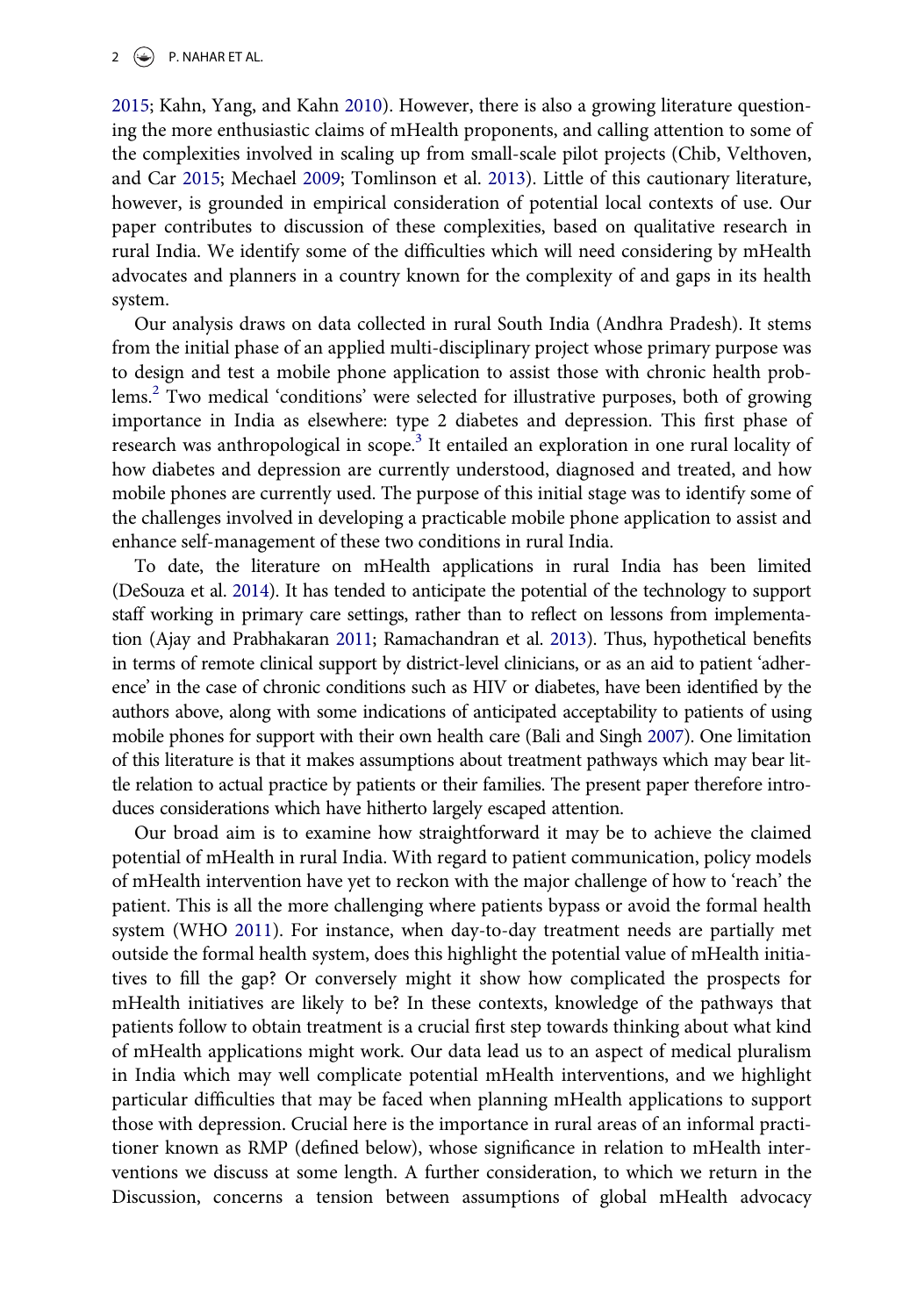concerning patient 'self-management', and local notions of the self and 'self-management' in an Indian health care context. There has to date been no attempt to consider the implications of contrasting cultural notions of the self in this context, and we seek to identify some of the issues raised by a trans-national policy discourse of 'self-management'.

There are no easy answers to the questions we pose. Our main purpose is to highlight dilemmas which, we judge, may face mHealth initiatives in rural settings in developing countries. First, we present evidence on access to treatment for diabetes. Second, we examine challenges individuals face in obtaining treatment for depression. In each case, we keep in mind the possible obstacles to providing viable mHealth support. This leads to an overview of current mobile phone use in the research setting as a benchmark against which to reflect on challenges for mHealth policy initiatives. The Discussion pulls together the main implications of our analysis, particularly in relation to communication between clinic and patient, and the potentially vexed issue of 'self-management'.

#### **Background**

Diabetes and depression might seem an unexpected pairing as exemplar chronic 'conditions'. They were selected for three main reasons. First, the prevalence of both is growing worldwide, and each is viewed as an increasingly urgent health priority. Second, in rural settings access to health care is recognized to be an even greater concern than in urban settings, while the chronic nature of diabetes and typically depression was seen to pose particular health care difficulties. And third, it was precisely the marked differences between the social and somatic experiences of diabetes and depression – including the pronounced stigma often attached to the latter – which proposed them both as a valuable contrast, not least to explore what the notion of 'self-management' might mean for those living with each.

<span id="page-3-6"></span><span id="page-3-5"></span><span id="page-3-1"></span>Of the two, it is more straightforward to summarize the epidemiological and demographic background for diabetes. India now has a massive problem with diabetes, even if prevalence remains lower than in parts of the Middle East (Diamond [2011;](#page-14-5) Mohan et al. [2008;](#page-15-6) Ramachandran, Ma, and Snehalatha [2010](#page-15-7)). While it was initially seen as a disease of the affluent and sedentary, diabetes now afflicts many sections of the Indian population. Prevalence is still reported to be considerably higher in urban settings; however, rural areas are now no stranger to diabetes (Mohan et al. [2008](#page-15-6)). Popular explanatory models in India broadly accord with biomedical explanations, and the term 'diabetes' has itself become widely familiar. While diabetes in middle age or older does not seem to attract social stigma, it may be a different matter at younger ages, notably for young women with type 1 diabetes (Kalra, Kalra, and Kumar [2009](#page-15-8)). That said, type 2 diabetes is a relatively straightforward medical 'condition' to investigate empirically, as it is neither socially hidden in middle age nor epistemologically elusive, even if there remains uncertainty over the accuracy of epidemiological estimates (though see [Ferzacca 2012](#page-14-6) for a global anthropological review).

<span id="page-3-4"></span><span id="page-3-3"></span><span id="page-3-2"></span><span id="page-3-0"></span>Unlike diabetes, the term depression may well correspond poorly with vernacular idioms across India, and thus its use by medical staff (or researchers) may have limited meaning or salience to those who are affected (Chowdhury, Chakraborty, and Weiss [2001;](#page-14-7) Jain and Jadhav [2009;](#page-14-8) Raguram et al. [2001\)](#page-15-9). Moreover, the stigma surrounding any kind of mental ill-health helps push depression out of sight, especially in rural areas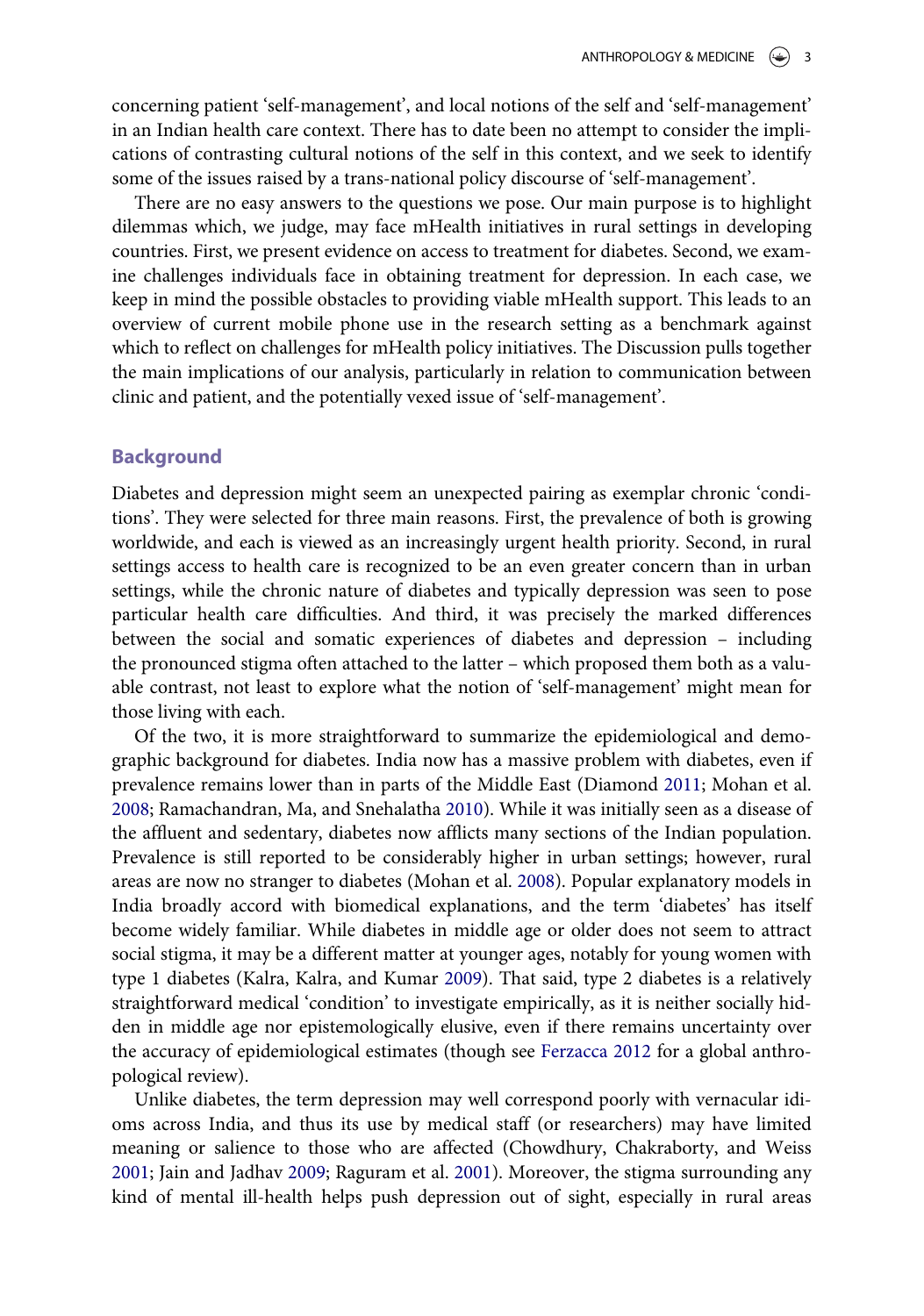#### $4 \quad \circledast$  P. NAHAR ET AL.

<span id="page-4-2"></span><span id="page-4-0"></span>(Jadhav et al. [2007\)](#page-14-9). And because mental illness, including depression, has largely been suffered beyond the reach of medical surveillance, epidemiological efforts to estimate prevalence range widely and remain tentative (Grover, Dutt, and Avasthi [2010](#page-14-10); Poongothai et al. [2009](#page-15-10)). Selecting depression for the present study, therefore, posed challenges going well beyond those posed by selecting diabetes.

<span id="page-4-4"></span><span id="page-4-3"></span><span id="page-4-1"></span>The third component of this research concerned mobile phone use. Qualitative research on the place and significance of mobile phones in people's lives in India has grown rapidly. Most influential has been Jeffrey and Doron's ([2013\)](#page-14-11) recent study, combining detailed ethnography from Uttar Pradesh and Kerala with a pan-Indian overview. They are not alone in representing the mobile phone as an exemplary and transformative 'technology of the self' (see Horst and Miller [2006\)](#page-14-12). However, challenging any automatic equation of mobile technology with individualization and the self, Sreekumar takes the example of fishing livelihoods in Kerala. He posits 'the collectivist logic in a community's appropriation of new technologies' (2011, 172), when examining the importance of mobile phones for two critical activities – safety at sea and fish selling. And he argues, against the grain of most writing, for recognizing those contexts where the mobile is better regarded as a 'collectivist machine' (2011, 178). We return later to these debates concerning the self, as they are germane to modern discourses of self-management.

#### Setting

Our research took place in rural Andhra Pradesh, in a district, Guntur, which forms part of coastal Andhra. Guntur had a population of 4.9 million in 2011, with two thirds classed as rural. This is an area with a long history of commercialized agriculture (Upadhya [1997\)](#page-16-2). Extensive irrigation a century ago provided a foundation for growing wealth, one of whose consequences has been relatively high levels of literacy for many decades (Upadhya [1997\)](#page-16-2). This, however, is not to minimize the pronounced inequalities which persist in the countryside, where land remains concentrated in the hands of a few dominant castes.

<span id="page-4-5"></span>Guntur was selected as a district because it was judged that the relatively high levels of literacy and education would be helpful to a study with a primary 'proof-of-concept' purpose. The main research setting comprised two neighbouring villages 30 kilometres south of the city of Guntur. Thus, the setting was rural but not remote. Both villages had sizeable proportions of Hindus, Muslims and Christians, like most villages in the area. Nagulapadu had a population at the 2011 Census of 5400 and was majority Hindu, while Kommuru, had a population of 6600, and was majority Muslim. Overall, households in Nagulapadu were more affluent than those in Kommuru. In both villages, the Christian minority iden-tified themselves as Dalit.<sup>[4](#page-12-3)</sup> They comprised the poorest section of the population. Each village had a primary health sub-centre. While these two villages were the focus of our fieldwork, we also conducted research in two private psychiatric clinics in the city of Guntur, for reasons explained below: one an independent clinic, the other located within a teaching hospital.

#### Methodology

Data collection in the two villages combined interviews with group discussions, ethnographic conversations and observation. Semi-structured interviews were conducted with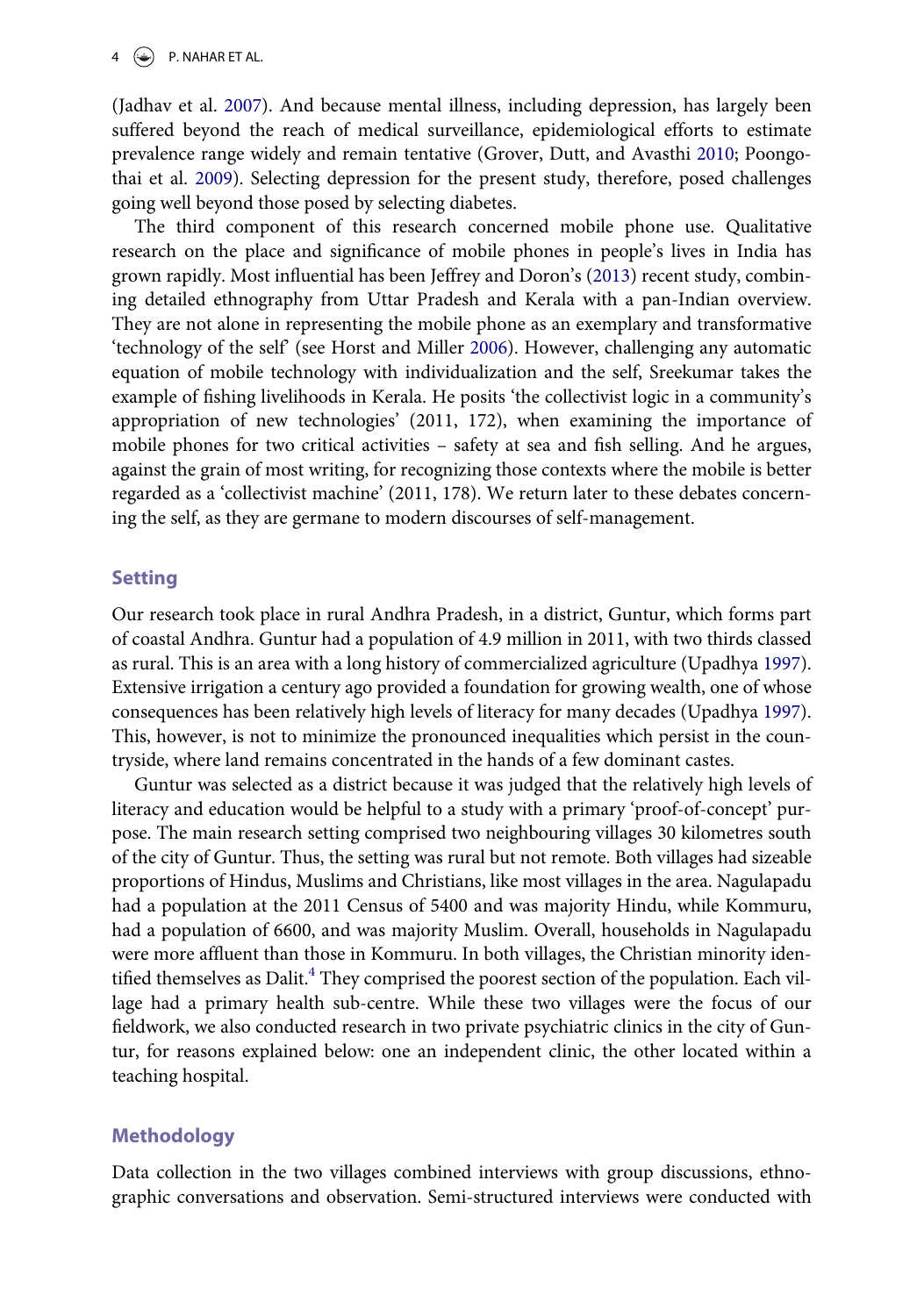21 individuals suffering from diabetes (10 men, 11 women). We identified prospective diabetic interviewees through the local knowledge of Auxiliary Nurse Midwives (ANM) and Accredited Social Health Activists (ASHA), based in the two primary health subcentres.[5](#page-12-4) Semi-structured but more extended interviews also took place with a variety of health workers serving these villages who had been identified as local key informants (11 in all): one ANM, one ASHA, one PHC doctor, one PHC laboratory technician, one homeopathic doctor, one pharmacist, four registered medical practitioners (RMP), and one herbalist who was described as a 'traditional healer'. Five organized group discussions (with 4–10 in each group) were conducted with villagers who did not have diabetes; while opportunistic fieldwork conversations also took place with a selection of other figures, including several who were locally prominent  $-$  for example, village council (*panchayat*) office holders, shopkeepers, and a Hindu priest – to help gauge wider community knowledge about the two selected 'conditions' and mobile phone use. These interviews and conversations were supplemented with observations of both Government and private clinics' practice, and RMP consultations. Interviews were also conducted with two mobile phone sellers and one mobile phone repairer.

Although we enquired about local understandings of depression, we did not interview those diagnosed as suffering from depression in the two villages. Instead, we interviewed a sample of 21 individuals (13 men, 8 women) from rural areas who travelled to either of two clinics in the city of Guntur for psychiatric outpatient consultations (17 attended one clinic, four the other). Prospective interviewees were selected by senior clinic staff, and interviews took place within the clinic. We also interviewed two psychiatrists (one from each clinic) and one clinic manager. We recognize that our two samples of interviewees were based on different recruitment criteria. Such a difference in approach reflected the considerable stigma surrounding mental illness (Jadhav et al. [2007;](#page-14-9) Kannuri [2015\)](#page-15-11). This we had anticipated; but the reticence around the topic in the course of initial enquiries in the study villages also confirmed our view that it would be difficult and intrusive to seek interviewees there. The decision to approach those with depression through the clinic where they were being treated was therefore judged a necessity in the circumstances.

<span id="page-5-0"></span>The team designing the study and supervising data collection comprised three social anthropologists (PN, NKK, PP) and one psychologist (SM), working under the auspices of a leading public health research institute and its director (GVSM). Interviews with patients were undertaken by two field assistants specially trained for the job. Interviews with key informants and group discussions involved at least one of the authors (PN, NKK and SM, the last two of whom were Telugu speakers). These three also guided the ethnographic observations. Interviews with patients and health staff were audio-recorded with consent (with one refusal), and subsequently transcribed and translated from Telugu into English. Fieldwork took place over six months, January–June 2014.

Criteria for selecting interviewees with diabetes or depression were established in advance on the basis of clinical advice. We kept in mind that no individual should be too unwell to be able to use a mobile phone. For those with type 2 diabetes, we were advised to select the 30–59 age range, and excluded those considered to have serious diabetesrelated complications. For those with depression, we were advised to adopt a wider age range (18–64). We interviewed those who were available while attending for clinical consultations, stipulating that they should have been diagnosed at least 12 months previously. In practice, nearly all were in their thirties. We excluded those with acute or complex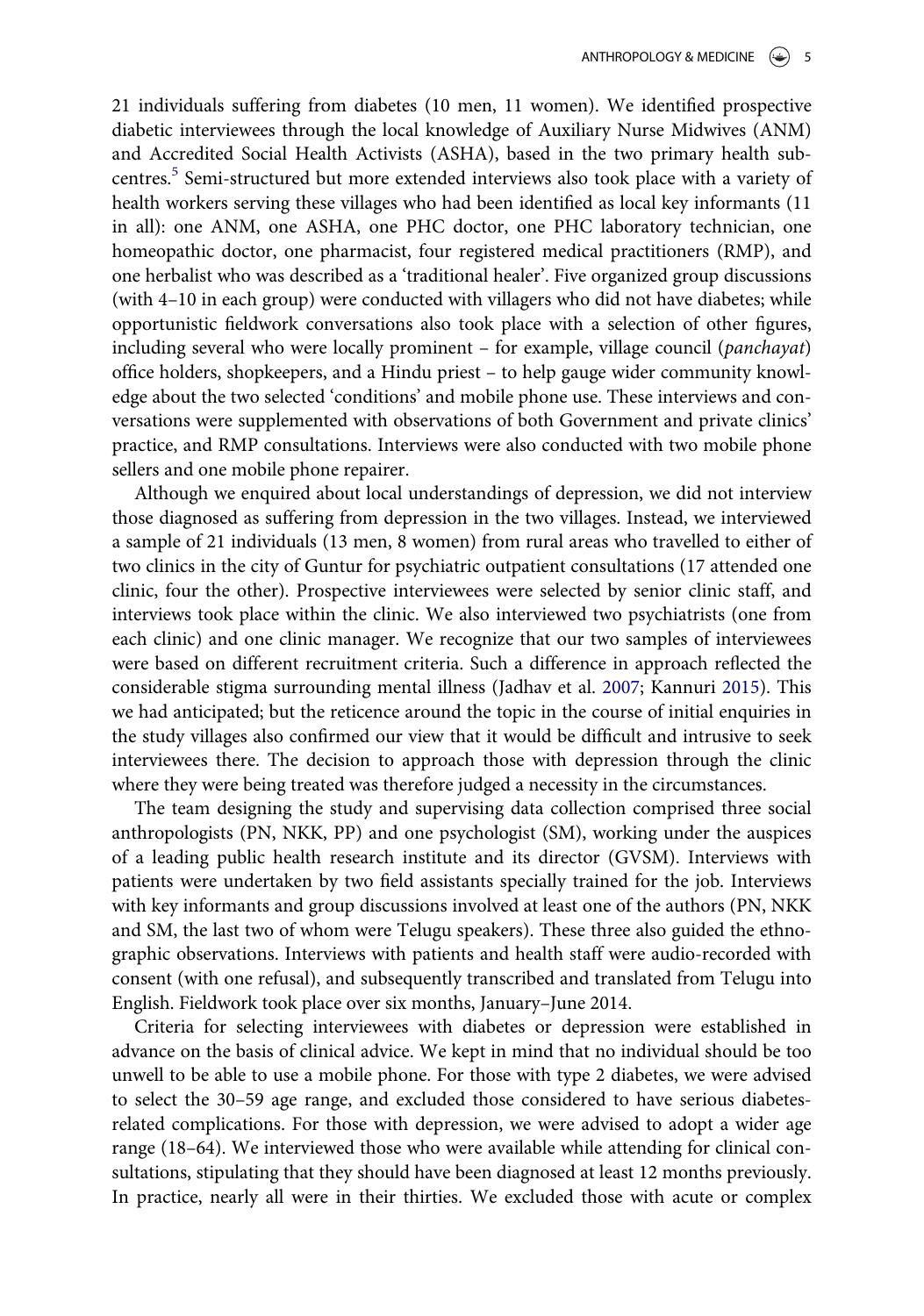symptoms, as well as those who were considered to be potentially suicidal, violent, or known to have a drug or alcohol dependency. We also excluded women with post-natal depression. Finally, we excluded those who had been diagnosed with both diabetes and depression, though we recognize that co-morbidity is an important category in itself (Mendenhall [2015](#page-15-12)).

<span id="page-6-3"></span>Of the 42 participant 'patients', 10 (9 women, 1 man) had no schooling, 8 (6 women, 2 men) had been educated to primary and 9 (3 women, 6 men) to secondary level. A further 7 (all men) had higher secondary education, while another 7 (2 women, 5 men) had attained a Bachelor's Degree. The gendered pattern of education is thus pronounced.

#### Access to treatment

#### Individuals diagnosed with diabetes

How is diabetes commonly diagnosed, treated and managed in rural Guntur? Our data suggest that those with diabetes nearly always seek treatment that is biomedical (or allopathic, to use the locally common label). 'Diabetes' itself is a familiar term, although colloquial usage is typically 'sugar' or 'sugar disease'. [6](#page-12-5) Type 2 Diabetes appears to carry little or no stigma locally among the age group we studied. Indeed, it is seen as a mark of modest affluence (echoed in remarks that Dalits rarely got diabetes). People with the disease and family members alike spoke readily about it. Diabetes was regarded as a 'modern' disease, thought of as being caused by 'modern' ways of living, and only effectively treated with 'modern' (allopathic, sometimes 'English') medicine. One remark was typical of several: 'In my opinion there is no medicine for this sugar disease. There is only one chance to get the sugar reduced and that is by maintaining proper English medicines'.

Yet the initial treatment is unlikely to be sought in a recognized clinic, whether government-run or in the private sector. It is much more likely that the first port of call in Nagulapadu or Kommuru would be an informal practitioner known as a RMP. Most families know several local RMPs. RMPs have become used to treating diabetes, and those we spoke with indicated that the disease was becoming increasingly common in the area.

Who are RMPs? RMPs are informal medical practitioners, generally but not invariably presenting themselves as practising allopathy. All were men in our area of study. They play a crucial role in rural areas. They practise with no formal medical qualification, and typically flourish where the formal health sector – both government and private – is absent or largely avoided (except for maternal and child health services). There is a small but growing literature on RMPs or their equivalents (not all writers use the term RMP) by social scientists from different parts of India: Ecks and Basu [\(2009](#page-14-13), [2014\)](#page-14-14), Gautham et al. [\(2014](#page-14-15)), George and Iyer ([2013\)](#page-14-16), Lakshman and Nichter [\(2000](#page-15-13)), May, Roth, and Panda [\(2014](#page-15-14)) and Pinto [\(2004](#page-15-15)). Some writers identify the 'R' in RMP as standing for Rural, but in Guntur and indeed more widely in the south it was said to denote 'Registered': an irony, as RMPs have historically never been registered and most remain unregistered.<sup>[7](#page-12-6)</sup>

<span id="page-6-2"></span><span id="page-6-1"></span><span id="page-6-0"></span>The main benefit of RMPs for their clients is that they are local, available and familiar. They charge affordable amounts, typically around Rs. 50 per treatment. Moreover, they are easily accessible for follow-up treatment, a crucial consideration with a chronic condition like diabetes. With these advantages, a good many built considerable trust among their clientele, despite their limited medical skills and rudimentary facilities.<sup>[8](#page-13-0)</sup> Some people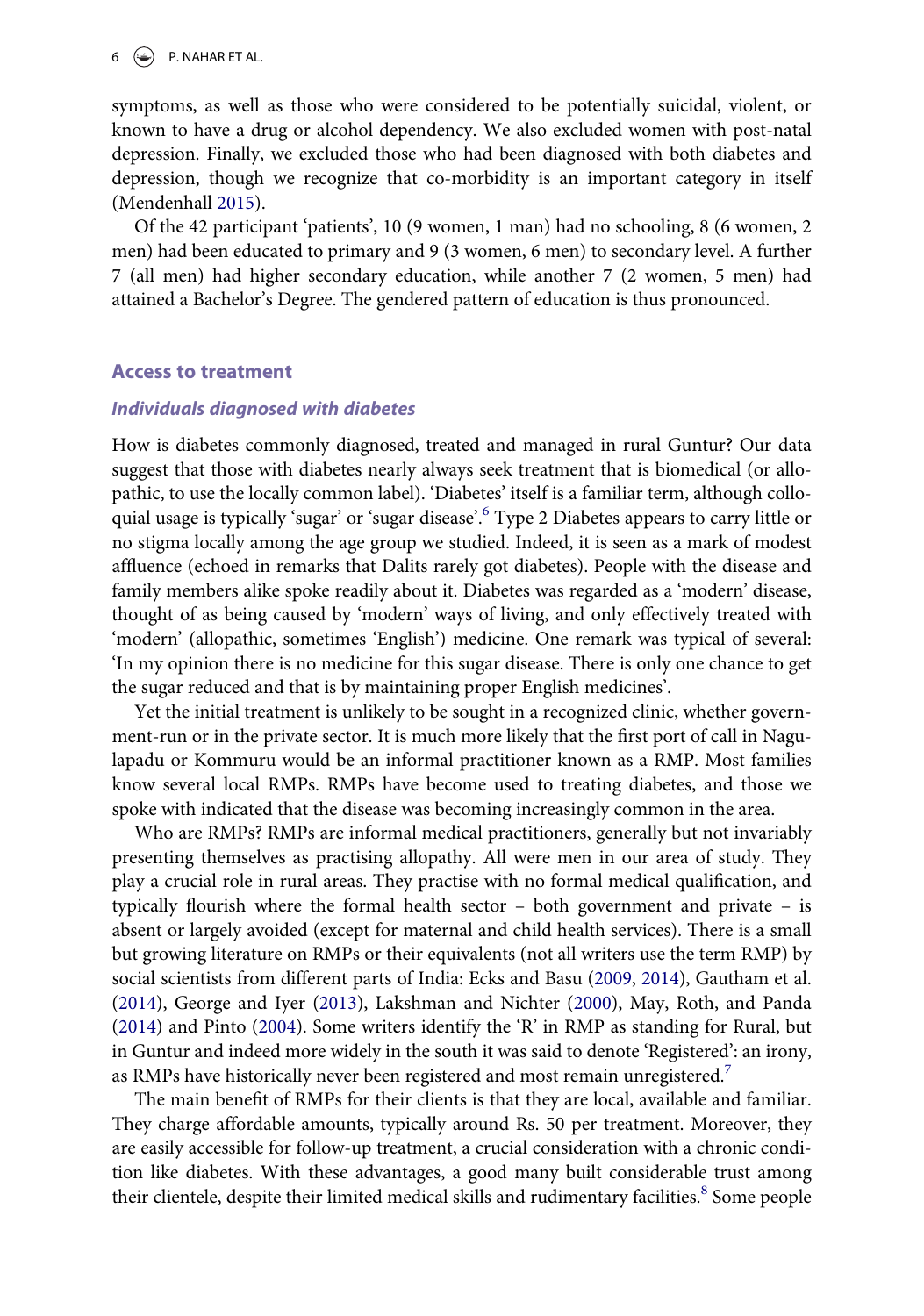referred to their RMP as a doctor (an 'RMP doctor', as opposed to the 'big doctor'). A more common alternative name that patients used was 'compounder', for a good proportion of RMPs first acquired their medical knowledge when working as an assistant (compounder) to a qualified doctor.

<span id="page-7-0"></span>The formal health system did not recognize RMPs at all. Yet several factors counteract such non-recognition. For instance, there have been arguments in government policymaking that RMPs should have a role in implementing Ministry of Health and Family Welfare programmes, as part of a national effort to enhance healthcare in rural areas (May, Roth, and Panda [2014](#page-15-14); Rao [2005](#page-15-16)). More than most states in India, Andhra Pradesh (before its division in 2014 into two states) had started to offer certification and training, partly in response to a long campaign by RMPs themselves. This thereby allows RMPs to claim that they are indeed 'registered'. Thus, there have been limited top-down and bottom-up pressures for greater acknowledgment of RMPs, though such pressures invariably come up against the institutional resistance of biomedical elites.<sup>[9](#page-13-1)</sup>

More significant than these limited policy initiatives is the evidence of routine practice. While the RMPs in our study had virtually no connection with state medicine, we found well-established links between reputable private clinics in Guntur and village RMPs who refer their patients for more expert assessment and treatment. RMPs receive commissions for their referrals, making this moderately lucrative for them. Some RMPs said that they also sought informal medical advice and information from staff at these private clinics to assist their own practice. In short, most RMPs form part of an informal referral network assisting private hospitals or clinics in cities to reach rural clients. Yet private clinics in the city charge their clientele considerable sums and individuals use them sparingly, preferring the services of the local RMP wherever possible, as the comment below suggests:

I have visited two diabetes specialists in the past. [Now] we are unable to pay [Rs.] 2–3000 for tests and everything. I take help from the RMP now. I don't go to his clinic. If I don't feel well I phone him and he comes to my house and gives [me] medicine.

What do these findings mean for the feasibility of mHealth applications? We did not set out to highlight the role and importance of the RMP. That emerged from fieldwork, as a consequence of our enquiries among patients and their families about preferred options for diagnosis and treatment of diabetes. It became apparent that state primary care plays only a small part in the treatment of diabetes: instead the entry point into treatment is much more commonly via the RMP. Their ubiquitous presence and their ready connections with private urban clinics amounts to a treatment pathway that future mHealth planners are likely to have to reckon with. We defer to the Discussion further consideration of what this might mean for mHealth. But such findings provoke various questions. For instance, might mHealth initiatives build on the pivotal position of RMPs, providing inter alia a path to their greater recognition? Or alternatively, might mHealth just as readily offer potential technological solutions that eventually bypass RMPs, in the process marginalizing them further?

#### Individuals diagnosed with depression

The steps to treatment in a psychiatric clinic in Guntur reveal marked contrasts with the pathways to treatment we have outlined for those with diabetes. The very term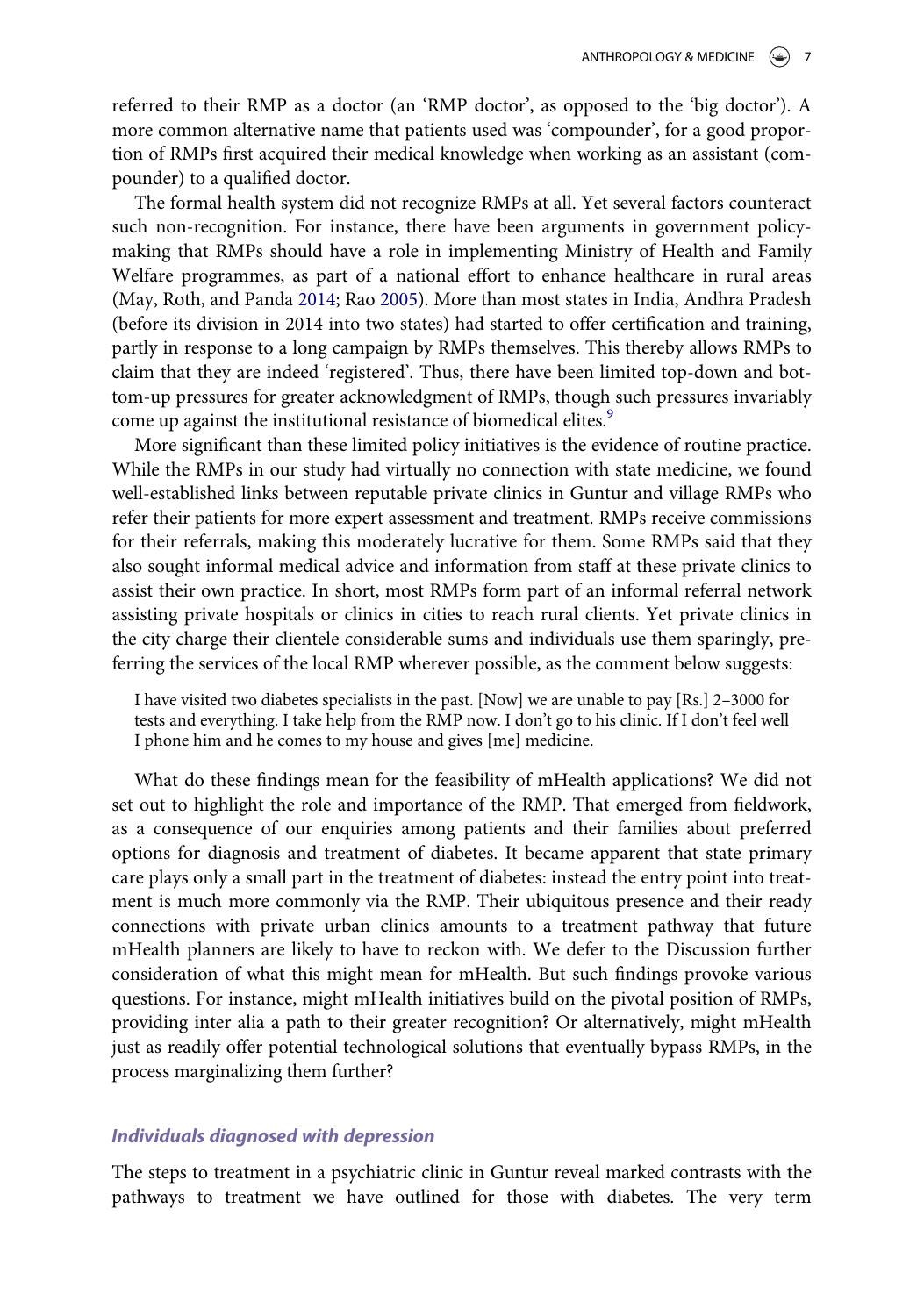'depression' is deeply problematic. Moreover, the role of the RMP, so central in village treatment of diabetes, is more marginal for those suffering depression. Partly as a consequence, the route to treatment in a psychiatric clinic was often circuitous. Some individuals did indeed seek help initially from their local RMP: but they typically presented with physical symptoms or sleeplessness, rarely admitting to any kind of mental distress. In such cases, an individual was likely to come to a specialist psychiatric clinic after referral by another private clinic in the city. Nonetheless, there were occasions when psychiatric clinics evidently did take patients referred directly to them by RMPs, and reluctantly admitted to doing so. Additional suitably anonymous pathways to psychiatric clinics included advertisements in local media (which have become increasingly common in recent years); while auto-rickshaw or taxi drivers may also bring an individual to the clinic after a new arrival at the bus station had sought advice on where to find help. Referrals by religious institutions – temples, mosques or churches – appeared to be rare. Yet patients themselves had commonly sought religious or ritual forms of healing beforehand, an evident contrast with treatment-seeking for diabetes.

These circuitous routes to treatment were a predictable consequence of deep fear of public knowledge of mental illness, which usually led individuals (or family members) to avoid consultation with any local practitioner, including an RMP. For the distress of mental health problems was compounded by a fear of gossip and exclusion, feeding a desire to seek treatment with the utmost discretion. As one interviewee said:

I don't intend to tell anyone about my depression, not even my close friends. Even if I tell them, they won't understand. They will keep asking me the reason for it. Then I must tell them about personal matters and they would make fun of it. People are not broad-minded.

Most of the individuals we interviewed had been referred for psychiatric treatment by other private clinics in the city after first presenting with somatic problems. Almost all reached the clinic having had no prior diagnosis for depression. In every case, moreover, clinical symptoms of depression were relatively severe. Even though we had sought to exclude the most severe or complex cases, invariably symptoms had to be severe and disabling before even being considered worthy of medical treatment by the individual (or family). There was thus no instance of 'mild' depression in our sample, as judged by the clinic staff. While both clinics formally insisted that outpatients be accompanied by a relative, there were exceptions to this rule. Some individuals felt that they had to conceal the problem from everyone in their household and family, and would be unwilling to let anyone know.

<span id="page-8-3"></span><span id="page-8-2"></span><span id="page-8-1"></span><span id="page-8-0"></span>Within the growing anthropological literature on mental health in India, two broad lines of exploration have been prominent. Various writers (Ecks [2005;](#page-14-17) Ecks and Basu [2009](#page-14-13), [2014](#page-14-14); Jain and Jadhav [2009\)](#page-14-8) have examined some of the profound cultural and economic complexities of the heavy reliance on pharmacological treatments, including in rural areas and informal practice. Others have explored what Lang and Jansen [\(2013\)](#page-15-17) call the 'appropriation of depression' by biomedical frames of understanding (see also Halliburton [2005](#page-14-18); Quack [2012](#page-15-18)). In line with this latter view, those we interviewed had learned, through the clinic, to think of their symptoms as signs of something known as 'depression', even though this term had little local salience. Nor did it translate straightforwardly into any Telugu idiom, as diabetes did. In practice, the commonest approximations were English words – 'stress' 'pressure' and above all 'tension' (cf. Halliburton [2005](#page-14-18)).<sup>[10](#page-13-2)</sup> 'Tension' indeed evoked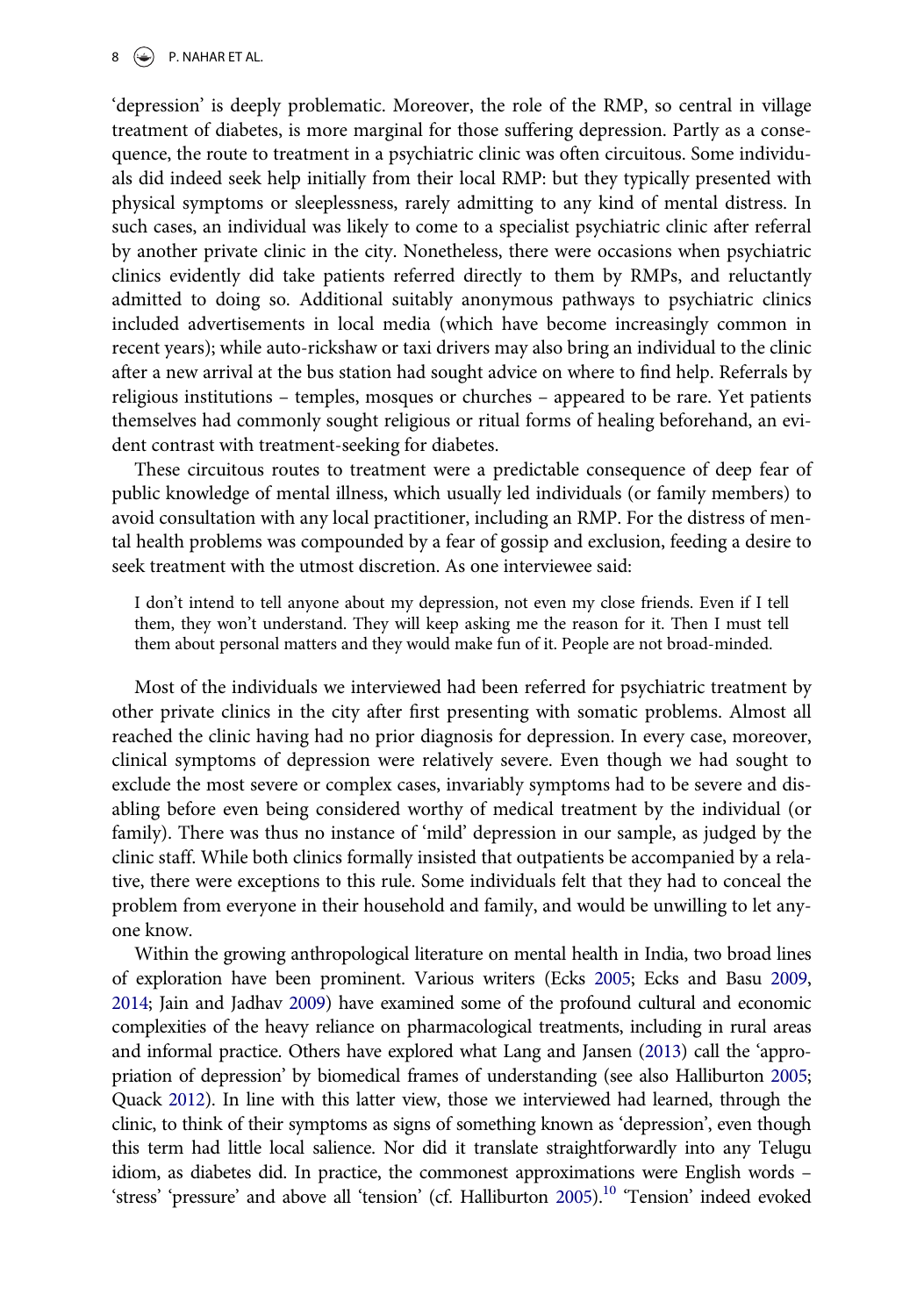wide semantic associations, for it was readily used to describe the character of modern living and was acknowledged to be a growing local health problem. $11$ 

#### Mobile phones and their current use

To consider the feasibility of mHealth applications in rural settings, it is important to have a picture of current habits of mobile phone use. Nearly all the individuals we interviewed, with diabetes or depression, possessed their own mobile phone (34); only four of our sample (all women) had no access to a mobile. These were virtually all cheap 1G or 2G mobiles, with only two possessing smart phones. According to the mobile phone sellers we met, most mobiles cost Rs.2000–4000 ( $\text{\pounds}20$ –40), with 4–8 GB memory.<sup>[12](#page-13-4)</sup> Households typically had two or three mobile phones, with men and those of student age (especially the latter) dominating usage. Second-hand mobiles were available from local sources (including mobile repairers), but most users purchased new mobiles, while the old phone got passed on within the family. A familiar discourse was affirmed in our findings: of adult men using phones for business while women used them to keep in touch with family members (Jeffrey and Doron [2013](#page-14-11)). However, a number of women said they needed help making calls and were more familiar with receiving, while no men admitted to needing such assistance. Similarly, men claimed to text more than women, though neither texted much. None of our interviewees said they used apps on their phone, though some knew that their children did. Because providers offer different cheap-rate packages, there was some use of dual-sim cards in the area. However, mobile phone sellers reported that it was mainly young people who did so, and this assessment was borne out by our interviewees and others we spoke with.

None of our interviewees had a contract, and pre-paid use was the norm. Typically, individuals topped up with Rs.200–250 per week, though in poorer households that sum might be halved. Within both villages, shops sold top-up cards for very small amounts (Rs.10). Overall, while some households spent little more than Rs.10 per month, others reckoned to spend around Rs.1000. Differences in use and wealth were also apparent in approaches to charging mobiles, ranging from those purchasing branded chargers, to the poorest paying to charge in shops. Landowners especially highlighted the value of having phones with batteries which would last a full day, given the unreliability of electricity supply during the rainy season.

But did mobile phones have any current uses for health care purposes? Those we interviewed in the two villages certainly used their mobiles to call their RMP. A few spoke of calling the private clinic they attended in Guntur, but likewise simply to make or check appointments. There is nothing in our data to suggest that mobiles were used for any additional clinical purpose. Might families, however, use their mobiles to support each other's care? To some degree this occurred, though few were forthcoming about its daily utility in this regard. One woman with diabetes, who said she had little interest in her mobile, nevertheless added:

Generally when I am alone, I neglect [myself]. I don't cook. They [family] know. That is why they call and tell me to cook and eat properly. They remind me.

Another woman with diabetes saw the mobile pressed on her by her absent children as redundant: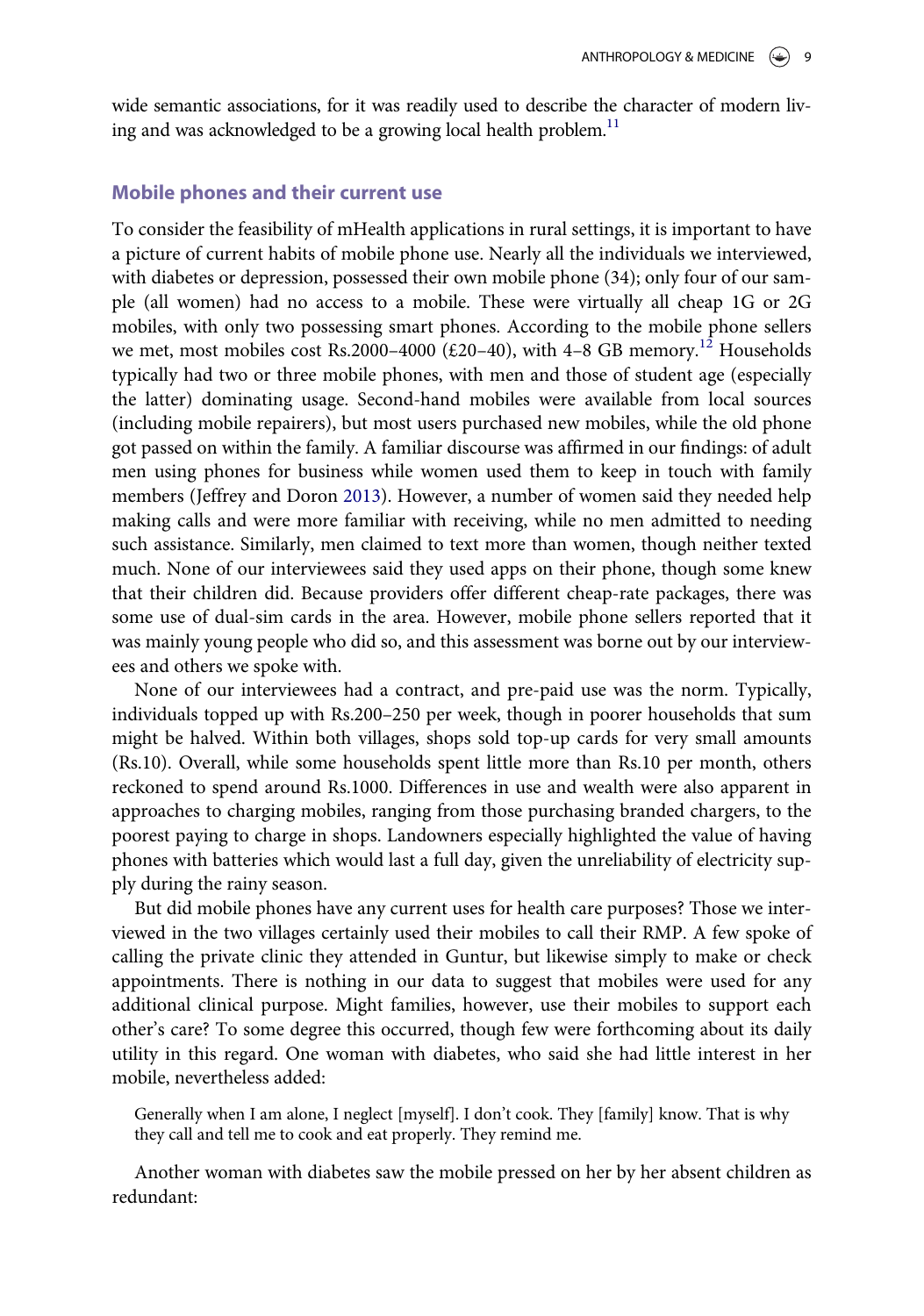My children sent me a phone from abroad. I have no interest in using it. My children always tell me to use one. But I don't. My husband and children are enough for me [to help remind her].

In relation to those with depression, while a patient could in theory contact their psychiatric clinic, in practice it was rare. None of those we interviewed with depression spoke of using their mobile phone to call their clinic; it was always the other way around, with clinics providing appointment reminders or when required a 'lifeline' service. As we were reminded by clinic staff, individuals suffering from depression are perhaps among the least likely people to turn to their mobiles in the first place.

In sum, therefore, widespread ownership of basic 1G or 2G products does not (yet) translate into a pattern of habitual use which suggests easy take-up of mHealth applications by patients themselves. At present, moreover, basic phones, seasonally erratic electricity-supply, or short battery life, each constrain habits of use, with potential implications for the reliability of access for mHealth communication in the near future.

## Discussion: lessons and implications

mHealth applications are anticipated as a potential response to pressing problems of public health surveillance and future health service provision. Access to services in rural areas is one such problem on a global scale; and diabetes and depression provide exemplar medical conditions through which to explore some of the challenges involved. A number of mHealth developments in rural health care have envisaged enhancing communication between different tiers within a health system (notably to provide remote clinical support to local staff). That may well be a feasible aim. Other options more ambitiously envisage ways to improve communication between health providers and patients. The latter – the focus of our project – poses greater challenges. Our evidence leads us to raise a note of caution, suggesting that some of the more ambitious hopes for mHealth applications may prove hard to realize in parts of rural India for the foreseeable future (cf. DeSouza et al. [2014\)](#page-14-2). There are several factors to tease out here arising from our data. Three seem particularly salient, each concerning the actions and agency of the individual patient (or family members). First, there is the tendency we noted for many patients with diabetes to avoid the government sector, or indeed the formal health sector as a whole. The role of the RMP is central to such choices. Second, we consider lessons from the particular difficulties entailed in seeking and sustaining treatment for 'depression'. Finally, we reflect on the notion of the patient as an actor in managing their own health care, expressed in terms of the benefits of patient 'self-management'.

Our study highlights a critical issue – that of communication between clinic and patient. Proponents of mHealth may acknowledge that it might be problematic to 'reach' the patient; but they assume it is likely to be straightforward to identify the appropriate clinical end of the communication. Our evidence leads us to question that assumption. The local popularity of the RMP is emblematic of the task facing mHealth planners in this regard. In Nagulapadu and Kommuru, the popularity of the RMP as a medical practitioner coexists with the unpopularity of government-run services. The latter at present therefore seems a scarcely credible option for mHealth communication with diabetes patients. More broadly, the formal health sector – state-run or private – simply does not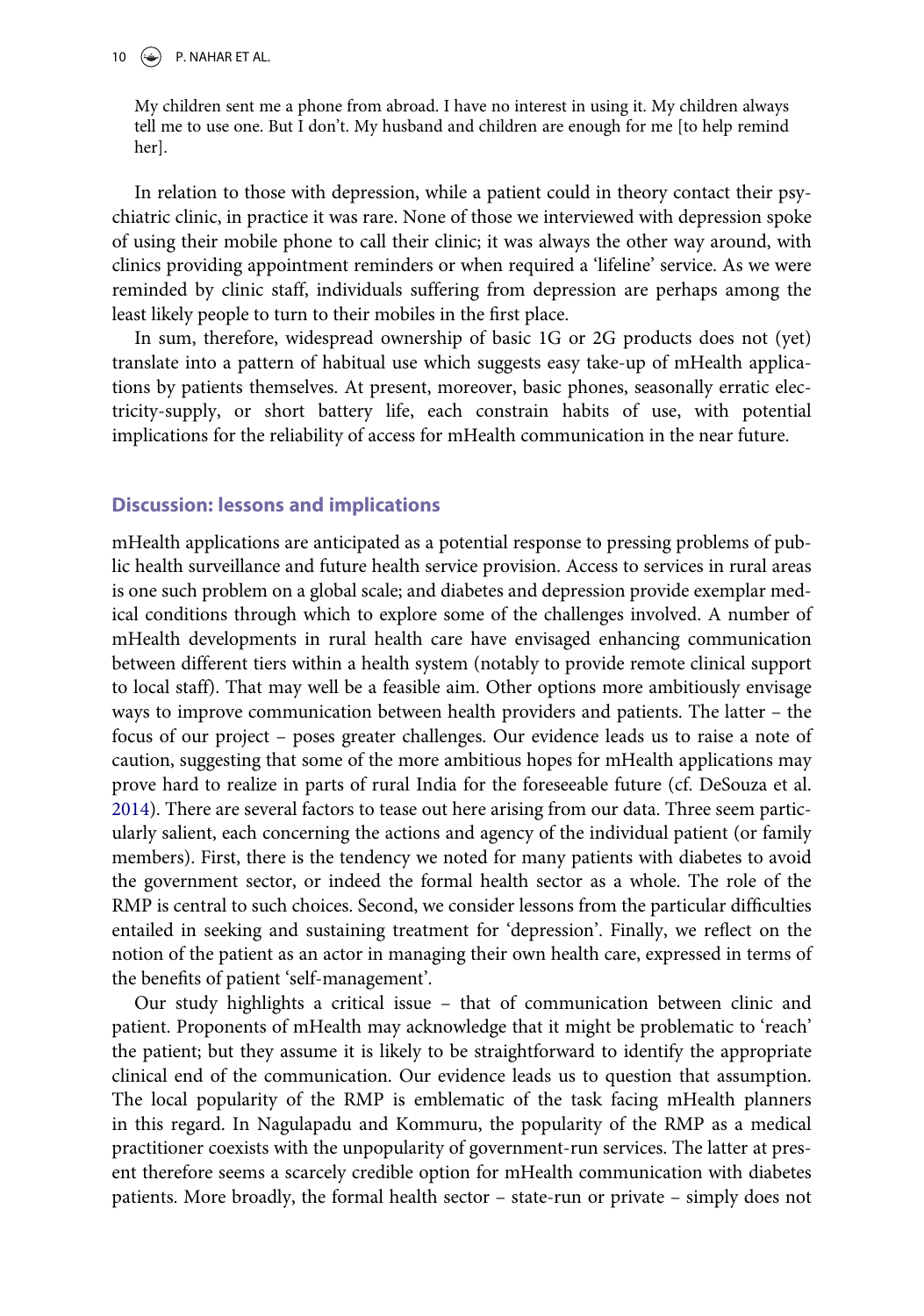have the reach in rural areas that it purports to have (cf. Pinto [2004](#page-15-15)). Thus, as we asked earlier, might rural mHealth initiatives therefore build on the pivotal position held by RMPs? That likewise seems implausible at present. For many, this may reaffirm the urgent need for mHealth to help fill the gaps in the formal health system. Yet our study suggests some of the conundrums facing efforts to translate a defined need into a practicable policy solution. Thus, we return to our initial question: who might provide the clinical communication to sustain remote monitoring and support of patients with chronic conditions like diabetes via mobile applications?

The potential problems for mHealth applications to support those diagnosed with depression are different. Such a diagnosis is itself only likely to come from a recognized psychiatric clinic, whether government-run or private. In this context, psychiatric clinics may appear well-placed to initiate mHealth support, and indeed in practical terms they have the infrastructure and access to make use of such developments. Yet how responsive is the potential patient user likely to be? Where enormous effort goes into concealing such a stigmatizing illness and identity, especially in rural areas, it seems uncertain at best how easily the intended users will feel it may be 'safe' for them to use a novel application which may prove difficult to use discreetly. Nothing in our data encourages the judgement that the kind of individual we interviewed would readily use their mobile phone anyway: possession of a mobile did not necessarily mean a habit of usage. Thus, the case of depression highlights some of the difficulties – not necessarily insuperable – facing mHealth initiatives for patient support.

<span id="page-11-3"></span>This leads us to our final point. Certain mHealth applications to support communication between health providers and their clientele posit a hypothetical patient who is not merely a passive recipient of information from their clinic but is instead a more active participant in monitoring their own health. Here, we reflect on some of the implications of this expectation. There is little sociological literature exploring 'self-management' in healthcare for those with chronic conditions in rural India (though see Staples [2004\)](#page-16-3). Both the assertion of medical authority and wider cultural inequalities mean that aspirations to patient empowerment go against the grain, above all in rural areas of India. But there are also additional complexities to implementation of mHealth initiatives which assume self-management. One of these concerns the premise of the adult individual acting as an independent agent within the family setting. This is relevant not only to health decisions generally but also to mobile phone use. While several authors see the mobile phone as a 'technology of the self' (as its manufacturers do), Sreekumar's work ([2011\)](#page-16-4) on Keralan fishing communities reminds us that the mobile phone may serve a more collectivist purpose (see also Doron [2012](#page-14-19)). This is an important counter to easy assumptions about individualism in health decisions or mobile phone use.

<span id="page-11-2"></span><span id="page-11-1"></span><span id="page-11-0"></span>The very precept of 'self-management' of one's own health owes much to philosophical assumptions about the self and individuality: the notional figure of the self-managing individual fits well with popular western notions of self-actualization; but it is equally part of the rhetoric of neoliberal reform in finance and governance advocated by international bodies for health systems around the world (see Jeffery and Jeffery [2008](#page-14-20)). Any mHealth application to assist patient self-management encodes crucial assumptions from this global discourse. And it begs the question of how much purchase such tacit assumptions may gain when translated into a rural Indian context, with distinctive understandings of the self and the individual. A large ethnographic literature from India is relevant here.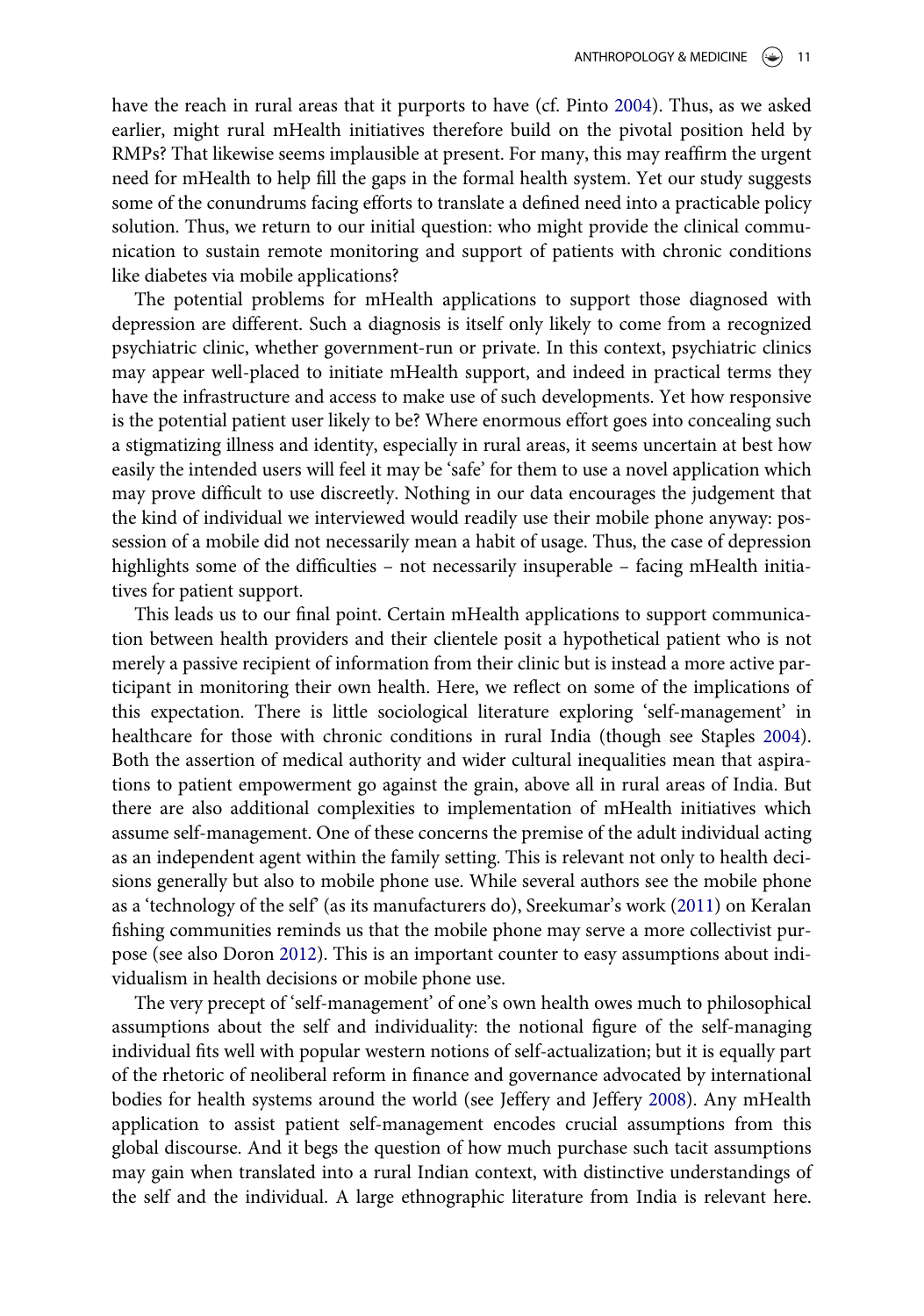12  $\left(\bigoplus$  P. NAHAR ET AL.

<span id="page-12-7"></span>One contrast made in this literature distinguishes between more 'autonomous' and more 'relational' notions of the self, the latter said to better typify the self in relation to the wider family.<sup>[13](#page-13-5)</sup> However, various writers have also warned against overdrawing this distinction in India (indicatively, Busby [1997](#page-14-21); Lamb [1997\)](#page-15-19). Lamb in particular suggests – from her ethnography in rural Bengal – that the balance between the 'relational' and the 'autonomous' anyway tends to shift over the life-course in a gendered way. Lamb's emphasis on gender and the life course is helpful in considering the distinctive experiences of those in this study with diabetes or depression, and the potential for mHealth support. Where her analysis cannot assist, however, is in charting how one generational cohort may differ from the next – how the experience and conception of 'self' of those who are now middleaged will differ from their children's future experiential sense of self. Yet this will be vital to understanding potential habits of use of the mobile phone in mHealth developments over the next generation.

This was a study in one rural area of India, and itself one strand in a larger empirical project scoping the potential for mHealth applications to assist with the management of chronic ill-health. While we recognize the need to be cautious in generalization, it does nevertheless point to some of the social and systemic challenges (as opposed to those that are simply technical) that may be faced in rural India in what is likely to be an intensifying push by corporations and governments (Qiang et al [2011](#page-15-2); WHO [2011](#page-16-0)) towards mHealth applications as a response to health system limitations.

#### <span id="page-12-0"></span>**Notes**

- 1. The opening words of the WHO report cited here state [\(2011,](#page-16-0) 1): 'The use of mobile and wireless technologies to support the achievement of health objectives (mHealth) has the potential to transform the face of health service delivery across the globe'.
- <span id="page-12-1"></span>2. This was designed as 'proof-of-concept' research, possibly an unfamiliar and certainly an unsympathetic turn of phrase for an anthropological readership. It referred to the project aim of developing and demonstrating a mobile phone application which met the multiple challenges in India of being (1) technically feasible in rural areas (where connectivity could be especially problematic), (2) a beneficial supplement to treatment or care, (3) straightforward and convenient to use and (4) socially acceptable for its users. Apart from the issue of technical feasibility, all are matters where anthropologists and other social scientists have a distinct contribution to make.
- <span id="page-12-2"></span>3. Relatively self-contained, this first phase had to fit within and engage with the wider project design and aims. The anthropological contribution was thus particularly to guide and inform colleagues in public health and human–computer interaction.
- <span id="page-12-3"></span>4. The terms Dalit and Scheduled Caste refer to the 'lowest' castes: the former a term of selfdescription widely used in the media, the latter a government category also in common use. Many Christian groups are among Guntur's elite. That is far from the case in these two villages.
- <span id="page-12-4"></span>5. Very few of our interviewees with diabetes came from Christian/Dalit households. There may have been some conscious exclusion here. Yet several people also suggested that diabetes was still rare among Dalits, local explanation emphasizing the physically active nature of the lives they often led.
- <span id="page-12-5"></span>6. Local Telugu names existed (madhumeham, or chakkeravyadi, a literal translation of 'sugar disease'), but these had been largely supplanted.
- <span id="page-12-8"></span><span id="page-12-6"></span>7. George and Iyer [\(2013](#page-14-16)) offer useful historical background for this definitional issue. See also our own analysis of RMPs [\(Nahar et al. forthcoming\).](#page-15-20)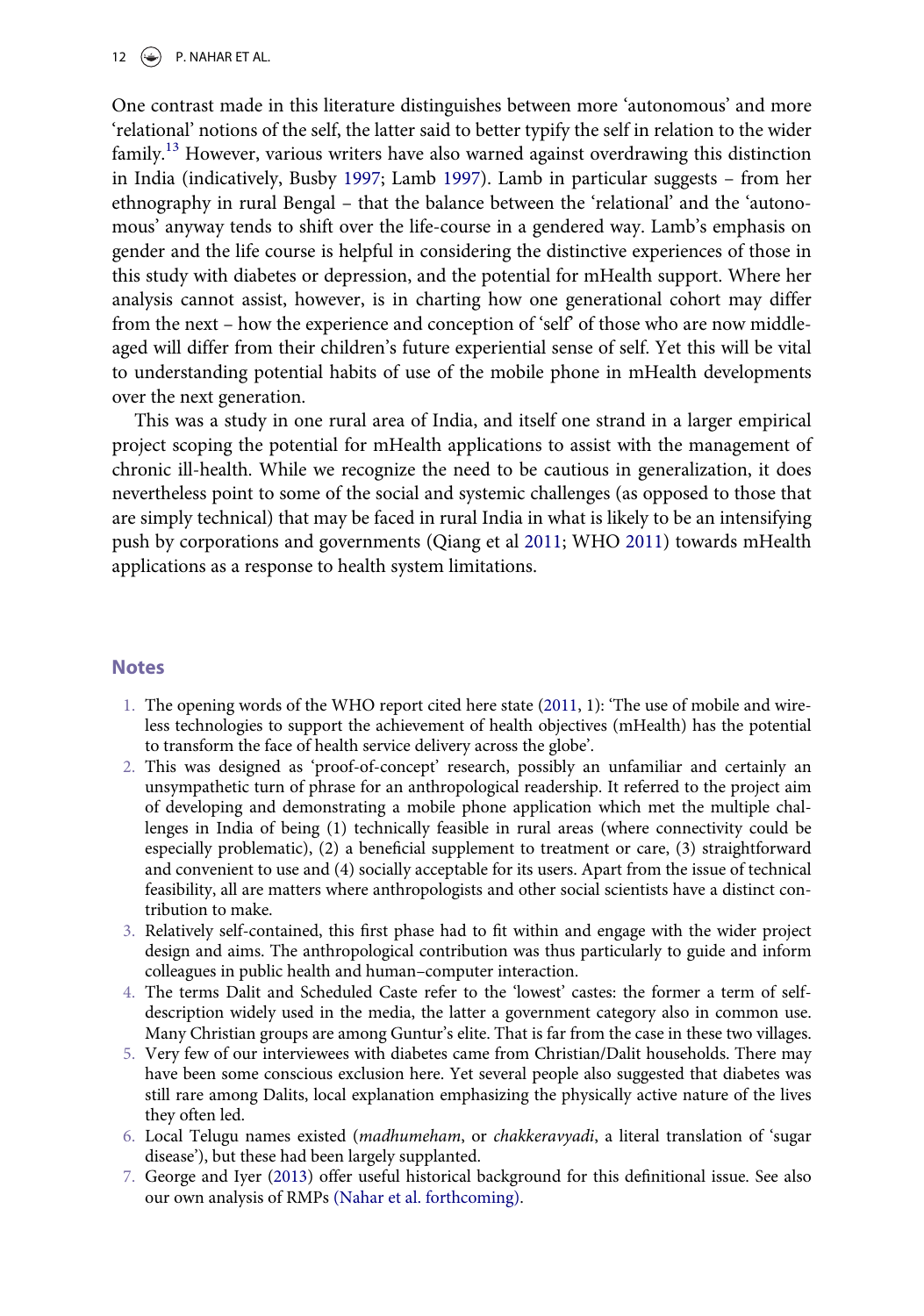- <span id="page-13-6"></span><span id="page-13-0"></span>8. While Gautham et al. [\(2014](#page-14-15)), like us, emphasize their practical importance in rural healthcare, Jeffery and Jeffery [\(2008](#page-14-20), [2010](#page-14-22)) highlight the damaging role RMPs may play in obstetric care in rural Uttar Pradesh.
- <span id="page-13-1"></span>9. The Andhra Pradesh Chapter of the Indian Medical Association is unequivocal in its rejection of RMPs in its campaign against 'illegal medical practice' and 'quackery': [http://www.imaap](http://www.imaapstate.com/downloads/32%20anti%20quackery.pdf) [state.com/downloads/32%20anti%20quackery.pdf](http://www.imaapstate.com/downloads/32%20anti%20quackery.pdf)
- <span id="page-13-2"></span>10. On occasions, this was expressed in Telugu as manasikandolana or andolana, conveying the sense of 'disturbance' or 'agitation' of the mind.
- <span id="page-13-3"></span>11. The insecurity of agriculture, for example, was regarded as a major source of 'tension'. This was one context in which diabetes and depression became linked within larger stories of contemporary farming insecurity. Fieldwork conversations about diabetes and food led to reflection on agriculture, which in turn led to the topic of 'tension', and the toll this took of people's mental well-being (cf. Vasavi [1994\)](#page-16-5) on 'hybrid times').
- <span id="page-13-9"></span><span id="page-13-4"></span>12. The pivotal role of the mobile phone seller in a Mumbai neighbourhood is illuminated in Rangaswamy and Nair [\(2010](#page-15-21)).
- <span id="page-13-8"></span><span id="page-13-7"></span><span id="page-13-5"></span>13. India was in fact an origin point of extended debate in anthropology a generation ago about concepts of the self and person (cf. Marriott and Inden [1977\)](#page-15-22).

### Acknowledgments

The research presented here was a joint effort between researchers at Newcastle University, UK, and the Indian Institute of Public Health in Hyderabad, India. It formed a part of a bigger proofof-concept research project (with the acronym TRUMP) to investigate the scope for mHealth applications to support the self-management of chronic conditions in rural settings<sup>2</sup>. We acknowledge funding for TRUMP by the UK's EPSRC (grant no. EP/J00068X/1) under the RCUK's Bridging the Urban and Rural Divide initiative (2011). TRUMP was led by Prof. Peter Edwards at Aberdeen University. We also acknowledge our TRUMP colleagues, notably Dr Konstantinos Kazakos and Prof. Patrick Olivier, both at Newcastle University. We owe a great deal to our two field assistants, Ms S. Subhashini and Mr Amarendar Reddy, for their conscientious commitment to this research, and for the understandings they were able to pass on. We are also extremely grateful to the management of the two psychiatric clinics in Guntur who permitted this research to take place. Above all, we thank participants from Nagulapadu and Kommuru, and patients and clinical staff from the two private clinics in Guntur who agreed to take part. Earlier versions of this paper were presented at the Association of Social Anthropologists (UK) Conference in Edinburgh in 2014, and at a departmental seminar in the Department of Anthropology at Durham University in 2015. We are grateful for helpful comments on both occasions. Finally, we thank Dr Cathrine Degnen and referees from this journal. Ethical approval was obtained from the Institutional Ethics Committee of the Indian Institute of Public Health in Hyderabad. Data supporting this publication are openly available under an 'Open Data Commons Open Database License'. Additional metadata are available at: [http://dx.doi.org/10.17634/103234-3.](http://dx.doi.org/10.17634/103234-3) Please contact Newcastle Research Data Service at  $\otimes$  [rdm@ncl.ac.uk](mailto:rdm@ncl.ac.uk) for access instructions.

### Disclosure statement

No potential conflict of interest was reported by the authors.

### Funding

We acknowledge funding for TRUMP by the UK's EPSRC [grant number EP/J00068X/1] under the RCUK's Bridging the Urban and Rural Divide initiative (2011).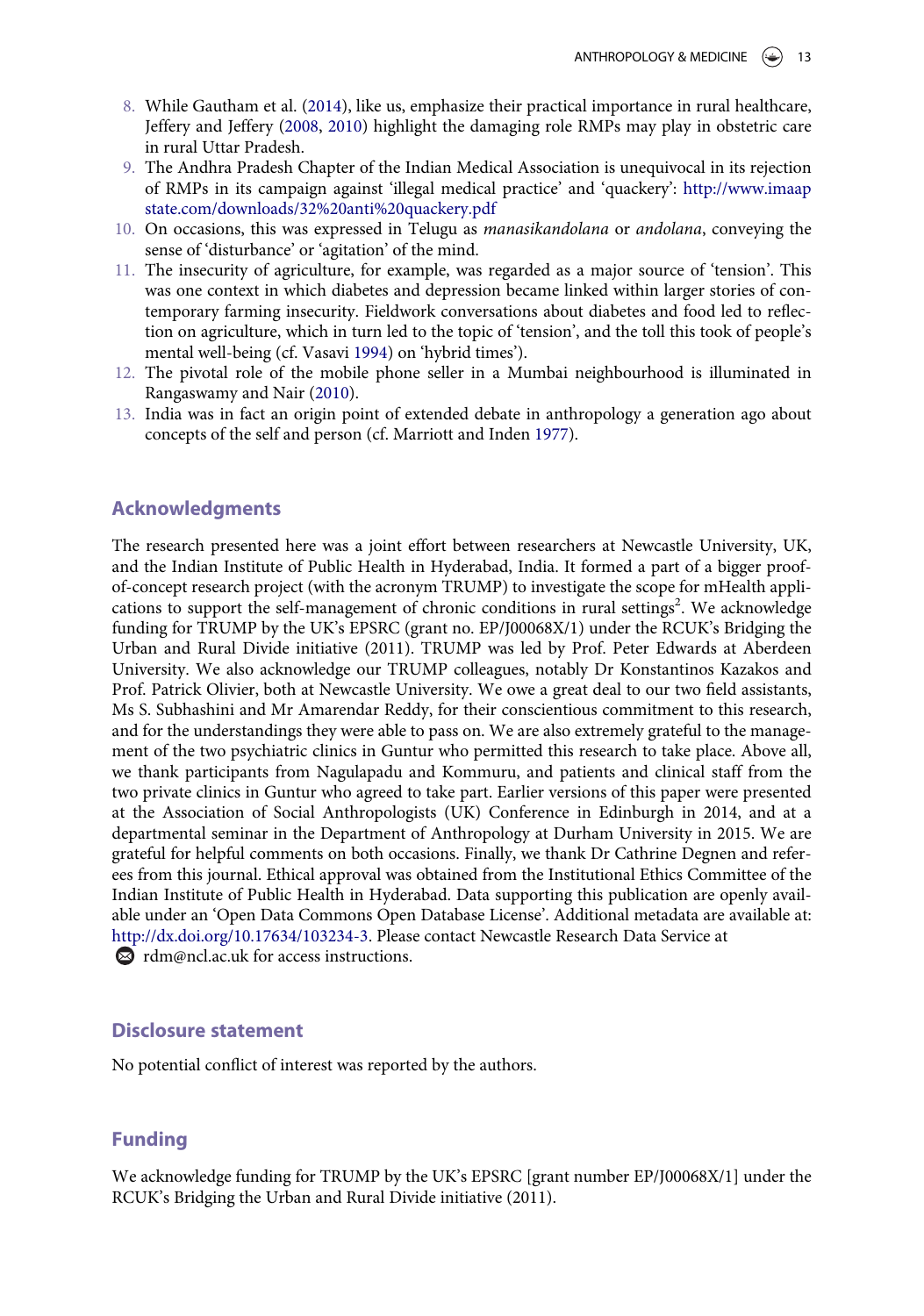#### **ORCID**

Peter Phillimore **<http://orcid.org/0000-0001-7083-2492>** 

#### **References**

- <span id="page-14-3"></span>Ajay, V., and D. Prabhakaran. [2011](#page-2-0). "The Scope of Cell Phones in Diabetes Management in Developing Country Health Care Settings." Journal of Diabetes Science and Technology 5: 778–783.
- <span id="page-14-0"></span>Arie, S. [2015](#page-1-2). "Can Mobile Phones Transform Healthcare in Low and Middle Income Countries?" British Medical Journal 350. doi: <http://dx.doi.org/10.1136/bmj.h1975>
- <span id="page-14-4"></span>Bali, S., and J. Singh. [2007.](#page-2-1) "Mobile Phone Consultation for Community Health Care in Rural North India." Journal of Telemedicine and Telecare 13: 421–424.
- <span id="page-14-21"></span>Busby, C. [1997.](#page-12-7) "Permeable and Partible Persons: A Comparative Analysis of Gender and Body in South India and Melanesia." Journal of Royal Anthropological Institute 3: 261–278.
- <span id="page-14-1"></span>Chib, A., M. Velthoven, and J. Car. [2015.](#page-2-2) "mHealth Adoption in Low Resource Environments: A Review of the Use of Mobile Healthcare in Developing Countries." Journal of Health Communication 20: 4–34.
- <span id="page-14-7"></span>Chowdhury, A., A. Chakraborty, and M. Weiss. [2001.](#page-3-0) "Community Mental Health and Concepts of Mental Illness in the Sundarban Delta of West Bengal, India." Anthropology and Medicine 8: 109–129.
- <span id="page-14-2"></span>DeSouza, S., M. Rashmi, A. Vasanthi, S. Joseph, and R. Rodrigues. [2014.](#page-2-3) "Mobile Phones: The Next Step towards Healthcare Delivery in Rural India?" PLoS One 9 (8): e104895.
- <span id="page-14-5"></span>Diamond, J. [2011.](#page-3-1) "Diabetes in India." Nature 469: 478–479.
- <span id="page-14-19"></span>Doron, A. [2012.](#page-11-0) "Mobile Persons: Cell Phones, Gender and the Self in North India." Asia Pacific Journal of Anthropology 13: 414–433.
- <span id="page-14-17"></span>Ecks, S. [2005](#page-8-0). "Pharmaceutical Citizenship: Antidepressant Marketing and the Promise of Demarginalization in India." Anthropology and Medicine 12: 239–254.
- <span id="page-14-13"></span>Ecks, S., and S. Basu. [2009.](#page-6-0) The Unlicensed Lives of Antidepressants in India: Generic Drugs, Unqualified Practitioners, and Floating Prescriptions. Transcultural Psychiatry 46: 86–106.
- <span id="page-14-14"></span>Ecks, S., and S. Basu. [2014](#page-6-0). 'We Always Live in Fear': Antidepressant Prescriptions by Unlicensed Doctors in India. Cult Med Psychiatry 38: 197–216.
- <span id="page-14-6"></span>Ferzacca, S. [2012](#page-3-2). Diabetes and Culture. Annual Review of Anthropology 41: 411–426.
- <span id="page-14-15"></span>Gautham, M., K. Shyamprasad, R. Singh, A. Zachariah, R. Singh, and G. Bloom. [2014](#page-6-1). "Informal Rural Healthcare Providers in North and South India." Health Policy and Planning 29: i20–i29.
- <span id="page-14-16"></span>George, A., and A. Iyer. [2013.](#page-6-1) "Unfree Markets: Socially Embedded Informal Health Providers in Northern Karnataka, India." Social Science and Medicine 96: 297–304.
- <span id="page-14-10"></span>Grover, S., A. Dutt, and A. Avasthi. [2010.](#page-4-0) "An Overview of Indian Research in Depression." Indian Journal of Psychiatry 52: 178–188.
- <span id="page-14-18"></span>Halliburton, M. [2005.](#page-8-1) "'Just Some Spirits': The Erosion of Spirit Possession and the Rise of 'Tension' in South India." Medical Anthropology 24: 111–144.
- <span id="page-14-12"></span>Horst, H., and D. Miller. [2006.](#page-4-1) The Cell Phone: An Anthropology of Communication. Oxford: Berg.
- <span id="page-14-9"></span>Jadhav, S., R. Littlewood, A. Ryder, A. Chakraborty, S. Jain, and M. Barua. [2007.](#page-4-2) "Stigmatization of Severe Mental Illness in India: Against the simple Industrialization Hypothesis." Indian Journal of Psychiatry 49 (3): 189–194. doi[:10.4103/0019-5545.37320.](http://dx.doi.org/10.4103/0019-5545.37320)
- <span id="page-14-8"></span>Jain, S., and S. Jadhav. [2009](#page-3-3). "Pills that Swallow Policy: Clinical Ethnography of a Community Mental Health Program in Northern India." Transcultural Psychiatry 46: 60–85.
- <span id="page-14-20"></span>Jeffery, P., and R. Jeffery. [2008.](#page-11-1) "'Money Itself Discriminates': Obstetric Emergencies in the Time of Liberalisation." Contributions to Indian Sociology 42: 59–91.
- <span id="page-14-22"></span>Jeffery, P., and R. Jeffery. [2010.](#page-13-6) "Only When the Boat has Started Sinking: A Maternal Death in Rural North India." Social Science and Medicine 71: 1711–1718.
- <span id="page-14-11"></span>Jeffrey, R., and A. Doron. [2013.](#page-4-3) The Great Indian Phone Book: How the Cheap Cell Phone Changes Business, Politics, and Daily Life. London: Hurst.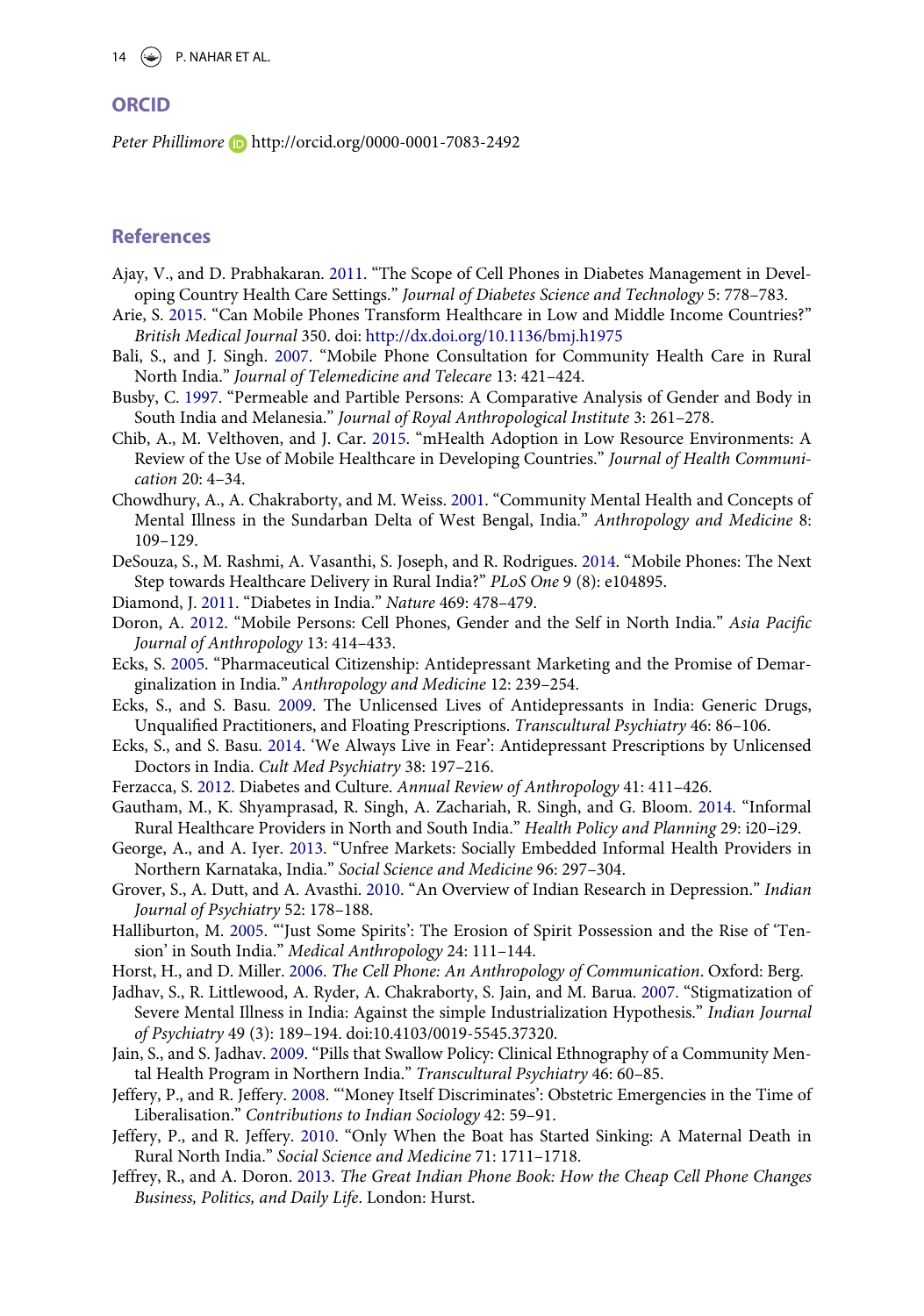- <span id="page-15-3"></span>Kahn, J.G., J. Yang, and J.S. Kahn. [2010.](#page-2-4) "'Mobile' Health Needs and Opportunities in Developing Countries." Health Affairs 29: 252–258.
- <span id="page-15-8"></span>Kalra, B., S. Kalra, and A. Kumar. [2009](#page-3-4). "Social Stigma and Discrimination: A Care Crisis for Young Women with Diabetes in INDIA." Diabetes Voice 54: 37–39.
- <span id="page-15-11"></span>Kannuri, N. [2015](#page-5-0). "Cultivating distress: Farmer Suicides and Local Mental Health in Telangana, India." PhD diss., University College London.
- <span id="page-15-13"></span>Lakshman, M., and M. Nichter. [2000.](#page-6-1) "Contamination of Medicine Injection Paraphernalia Used by Registered Medical Practitioners in South India: An Ethnographic Study." Social Science and Medicine 51: 11–28.
- <span id="page-15-19"></span>Lamb, S. [1997](#page-12-7). "The Making and Unmaking of Persons: Notes on Aging and Gender in North India." Ethos 25: 279–302.
- <span id="page-15-17"></span>Lang, C., and E. Jansen. [2013.](#page-8-2) "Appropriating Depression: Biomedicalizing Ayurvedic Psychiatry in Kerala, India." Medical Anthropology 32: 25–45.
- <span id="page-15-0"></span>Malvey, D., and D. Slovensky. [2014](#page-1-3). mHealth: Transforming Healthcare. New York: Springer. doi:[10.1007/978-1-4899-7457-0\\_9.](http://dx.doi.org/10.1007/978-1-4899-7457-0_9)
- <span id="page-15-22"></span>Marriott, M., and R. Inden. [1977.](#page-13-7) "Towards an Ethnosociology of South Asian Caste Systems." In The New Wind: Changing Identities in South Asia, edited by K. David, 227–238. The Hague: Mouton.
- <span id="page-15-14"></span>May, C., K. Roth, and P. Panda. [2014](#page-6-2). "Non-Degree Allopathic Practitioners as First Contact Points for Acute Illness Episodes: Insights from a Qualitative Study in Rural Northern India." BMC Health Services Research 14: 182. doi: [10.1186/1472-6963-14-182](http://dx.doi.org/10.1186/1472-6963-14-182)
- <span id="page-15-4"></span>Mechael, P. [2009.](#page-2-2) "The Case for mHealth in Developing Countries." Innovations 4: 103–118.
- <span id="page-15-12"></span>Mendenhall, E. [2015.](#page-6-3) "Beyond Comorbidity: A Critical Perspective of Syndemic Depression and Diabetes in Cross-Cultural Contexts." Medical Anthropology Quarterly. doi: [10.1111/maq.12215](http://dx.doi.org/10.1111/maq.12215)
- <span id="page-15-6"></span>Mohan, V., P. Mathur, R. Deepa, M. Deepa, D. Shukla, G.R. Menon, K. Anand, et al. [2008.](#page-3-5) "Urban Rural Differences in Prevalence of Self-Reported Diabetes in India – The WHO–ICMR Indian NCD Risk Factor Surveillance." Diabetes Research in Clinical Practice 80: 159–168.
- <span id="page-15-1"></span>Mosa, A., I. Yoo, and L. Sheets. [2012.](#page-1-3) "A Systematic Review of Healthcare Applications for Smartphones." BMC Medical Informatics and Decision Making 12: 67. doi: [10.1186/1472-6947-12-67](http://dx.doi.org/10.1186/1472-6947-12-67)
- <span id="page-15-20"></span>Nahar, P., N. Kannuri, S. Mikkilineni, G. Murthy, and P. Phillimore. [Forthcoming](#page-12-8). "At the Margins of Biomedicine: The Ambiguous Position of 'Registered Medical Practitioners' in Rural Indian Healthcare." Sociology of Health and Illness 39: 4. doi: [10.1111/1467-9566.12521](http://dx.doi.org/10.1111/1467-9566.12521)
- <span id="page-15-15"></span>Pinto, S. [2004.](#page-6-2) "Development without Institutions: Ersatz Medicine and the Politics of Everyday Life in Rural North India." Cultural Anthropology 19: 337–364.
- <span id="page-15-10"></span>Poongothai, S., R. Pradeepa, A. Ganesan, and V. Mohan. [2009.](#page-4-4) "Prevalence of Depression in a Large Urban South Indian Population – The Chennai Urban Rural Epidemiology Study." PLoS One 4 (9): e7185.
- <span id="page-15-18"></span>Quack, J. [2012.](#page-8-3) "Ignorance and Utilization: Mental Health Care Outside the Purview of the Indian state." Anthropology and Medicine 19: 277–290.
- <span id="page-15-2"></span>Qiang, C., M. Yamamichi, V. Husman, and D. Altman. [2011.](#page-1-4) Mobile Applications for the Health Sector. Washington, DC: World Bank, ICT Sector Unit.
- <span id="page-15-9"></span>Raguram, R., M. Weiss, H. Keval, and S. Channabasavanna. [2001](#page-3-3). "Cultural Dimensions of Clinical Depression in Bangalore, India." Anthropology and Medicine 8: 31–46.
- <span id="page-15-7"></span>Ramachandran, A., R. Ma, and C. Snehalatha. [2010](#page-3-6). "Diabetes in Asia." The Lancet 375 (9712): 408–418.
- <span id="page-15-5"></span>Ramachandran, A., C. Snehalatha, J. Ram, S. Selvam, M. Simon, A. Nanditha, A.S. Shetty et al. [2013](#page-2-0). "Effectiveness of Mobile Phone Messaging in Prevention of Type 2 Diabetes by Lifestyle Modification in Men in India." The Lancet Diabetes and Endocrinology 1 (3): 191–198.
- <span id="page-15-21"></span>Rangaswamy, N., and S. Nair. [2010.](#page-13-8) "The Mobile Phone Store Ecology in a Mumbai Slum Community: Hybrid Networks for Enterprise." Information Technologies and International Development 6: 51–65.
- <span id="page-15-16"></span>Rao, P. [2005.](#page-7-0) "Profile and Practice of Private Medical Practitioner in Rural India." Health and Population 28: 40–49.